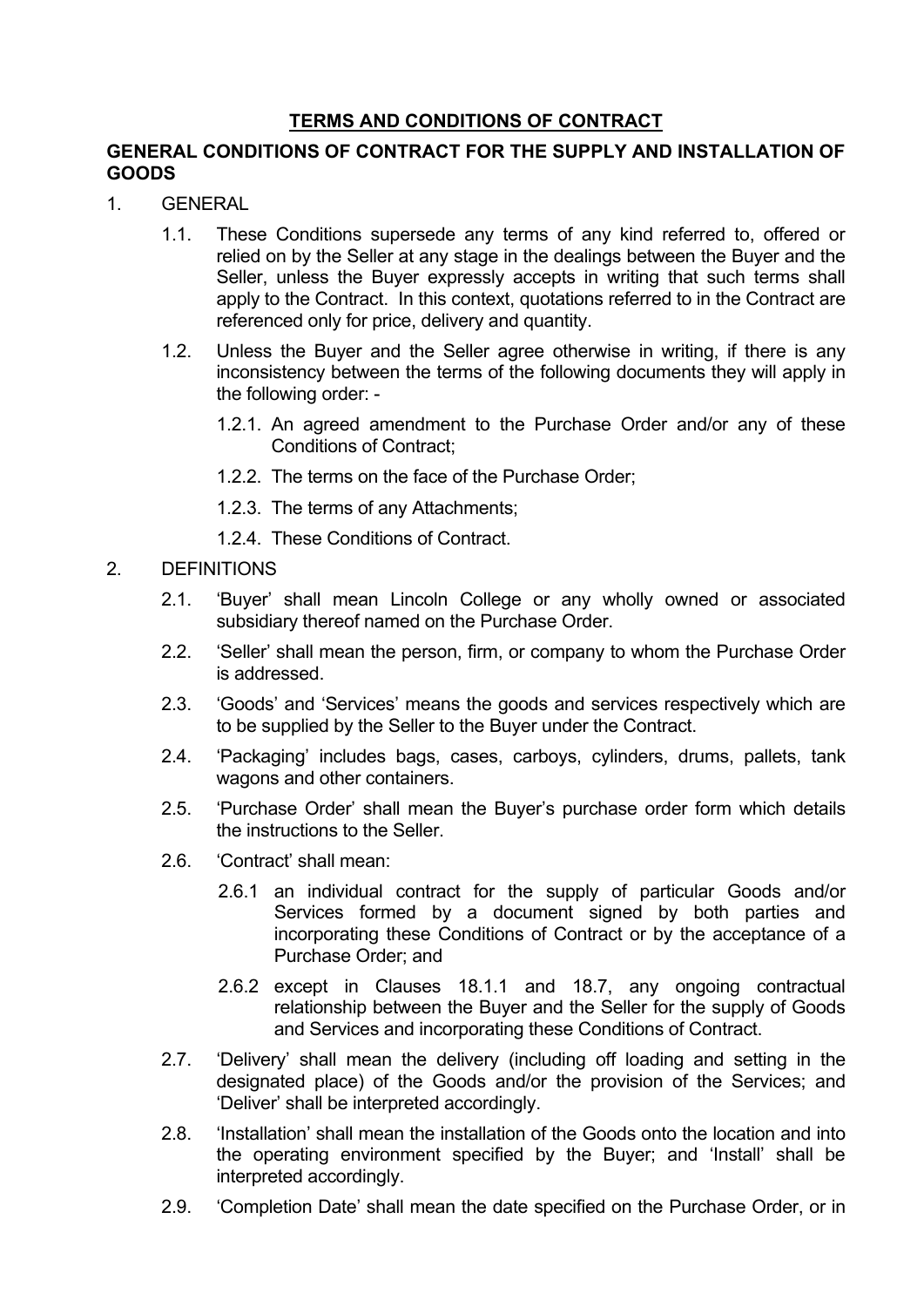any Attachment, for the completion of the Delivery, and/or where applicable, the date by which it is intended that the Acceptance Certificate will be signed by the Buyer.

- 2.10. 'Acceptance Certificate' has the meaning given in Clause 16.4 of these Conditions of Contract.
- 2.11. 'Acceptance Date' means the date of the Acceptance Certificate or, if there is no Acceptance Certificate, the date on which the Buyer has accepted the Goods and Services in accordance with Clauses 16 and 17 of these Conditions of Contract.
- 2.12. 'Amendment' shall mean any variation to the Contract confirmed by an Authorised Purchase Order carrying the words 'Purchase Order Amendment Number ......' and/or by the issue of an instruction to vary the contract in accordance with Clause 14 hereof.
- 2.13. 'Authorised' shall mean signed by the authorised representative of the Buyer who is either named on the face of the Purchase Order, and/or on any signature sheet forming part of the Contract, and/or notified to the Seller by any of those people as being an authorised representative.
- 2.14. 'Price' means the agreed price of the Goods and Services.
- 2.15. 'Fixed Price' shall mean no variation of price nor reconciliation of costs is permitted, other than in accordance with Clause 4.2 of these Conditions of Contract.
- 2.16. 'Specification' means any technical specification for the Goods or Services contained in an Attachment.
- 2.17. 'Site' means the location(s) for the Delivery and Installation.
- 2.18. 'Attachment' means a document attached to these Conditions of Contract or attached to or referred to in a Purchase Order.
- 2.19. 'Manufacturer' means the original manufacturer of the Goods or the person who attaches its brand to the Goods.
- 2.20. 'Intellectual Property Rights' means patents, inventions, trademarks, service marks, logos, design rights (whether registerable or otherwise), applications for any of the foregoing, copyright, database rights, rights in know-how and confidential information, domain names, trade or business names, moral rights and other similar rights or obligations whether registerable or not in any country (including but not limited to the United Kingdom) and the right to sue for passing off.
- 2.21. 'Warranty Period' means the period applicable to the Goods and Services as defined in Clause 26.2 of these Conditions of Contract.
- 2.22. 'EIR' means the Environmental Information Regulations 2004;
- 2.23. 'EIR Exemption' means any applicable exemption to the Environmental Information Regulations;
- 2.24. 'Exempted Information' means any Confidential Information of the Seller that has been designated by the Parties as potentially falling within the absolute exemption relating to confidentiality in section 41 of FOIA as listed from time to time in the schedule to this Agreement.
- 2.25. 'FOIA' means the Freedom of Information Act 2000;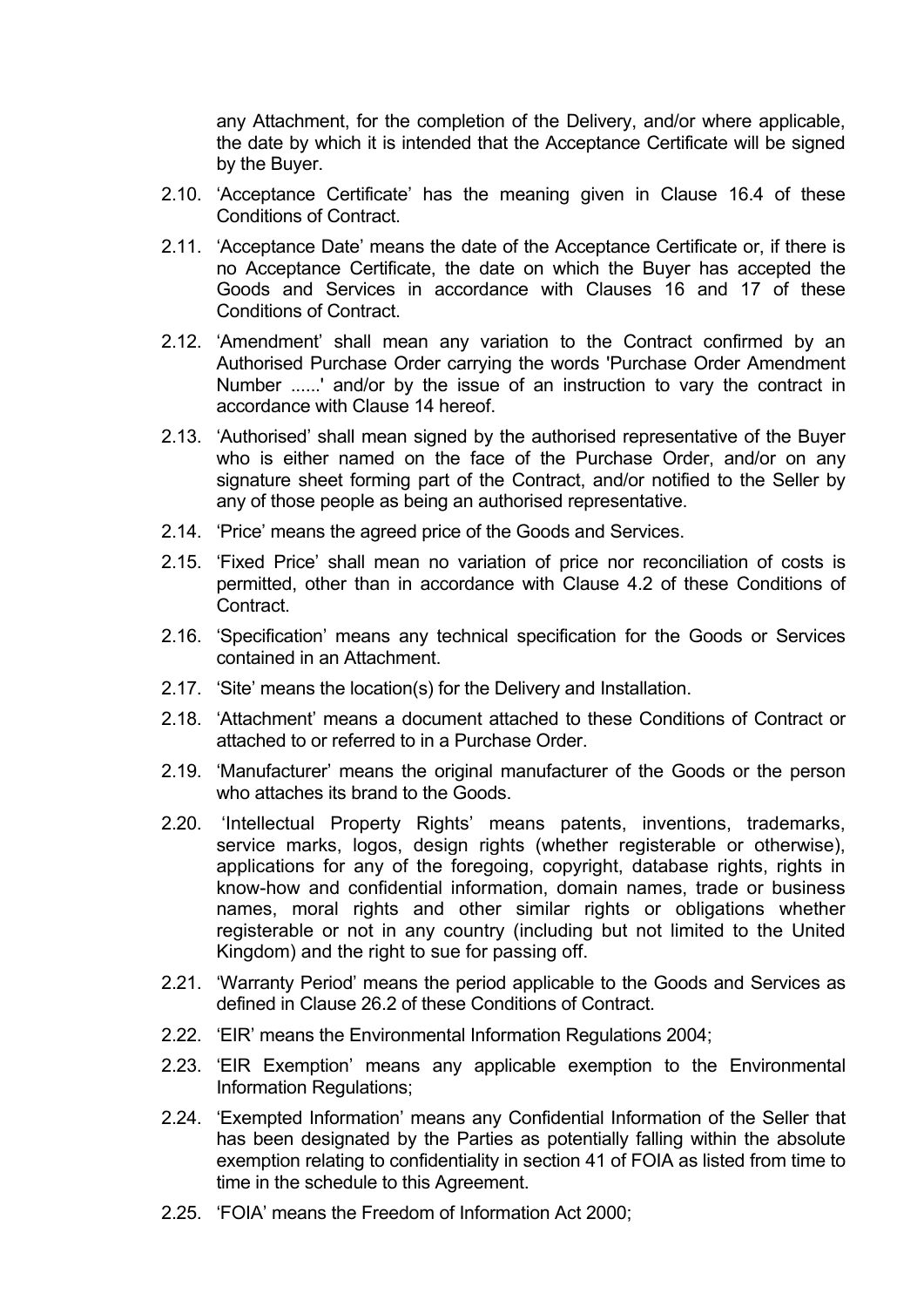- 2.26. 'FOIA Exemption' means any applicable exemption to FOIA including, but not limited to, confidentiality (section 41 FOIA), trade secrets (section 43 FOIA) and prejudice to commercial interests (section 43 FOIA);
- 2.27. 'Information' has the meaning given under section 84 of FOIA;
- 2.28. 'Request for Information' shall have the meaning set out in FOIA or any request for information under EIR.

# 3. SPECIFICATION AND GOODS

- 3.1 The Seller shall supply and, where relevant, install the Goods in accordance with the Specification.
- 3.2. If requested by the Buyer, the Seller shall provide samples of Goods for evaluation and approval, at the Seller's cost and expense.
- 3.3. The Seller shall ensure the Goods are fully compatible with any equipment as specified in the Specification.
- 3.4. The Seller acknowledges that the Buyer relies on the skill and judgment of the Seller in the supply of the Goods and the performance of its obligations under the Contract.

# 4. PRICES

- 4.1. Unless specifically agreed in the Contract all prices shall be in UK Pounds Sterling and shall be Fixed Prices for the duration of the Contract, inclusive of carriage, packaging and certification (where required) but exclusive of VAT. Prices shall be deemed to be exclusive of Duty unless otherwise specified on the face of the relevant Purchase Order.
- 4.2. The Seller shall be obliged to vary the Price downwards in the event of any reduction(s) in the Seller's published price list for those Goods and Services, such that the list prices before discount to the Buyer fall below those ruling at any time prior to the payment of the invoice issued by the Seller for the Goods and/or Services. The Seller shall in any case be expected to vary the Price downwards in the event of any reduction in the cost of materials, labour or transport, such that the costs to the Seller fall below those ruling at the date of their tender, quotation or the award of the Contract/issue of the Purchase Order.

## 5. AUTHORITY

5.1. The Buyer shall not be liable for any order, amendment, letter of intent, or instructions to proceed with an order unless and until it has been Authorised.

# 6. SELLERS TO INFORM THEMSELVES FULLY

- 6.1. The Seller shall be deemed to have examined the Specification and these Conditions of Contract. No claims from the Seller for additional payment will be allowed on the grounds of misinterpretation of the Specification (whether it was prepared by the Buyer or by the Seller) or these Conditions of Contract if the Seller could reasonably have sought clarification from the Buyer prior to the issue of the Purchase Order/award of the Contract.
- 6.2. Unless otherwise agreed in writing, the Seller shall be obliged to examine the Site.
- 7. THE INSTALLATION SITE
	- 7.1. Unless otherwise specified in an Attachment and/or otherwise agreed in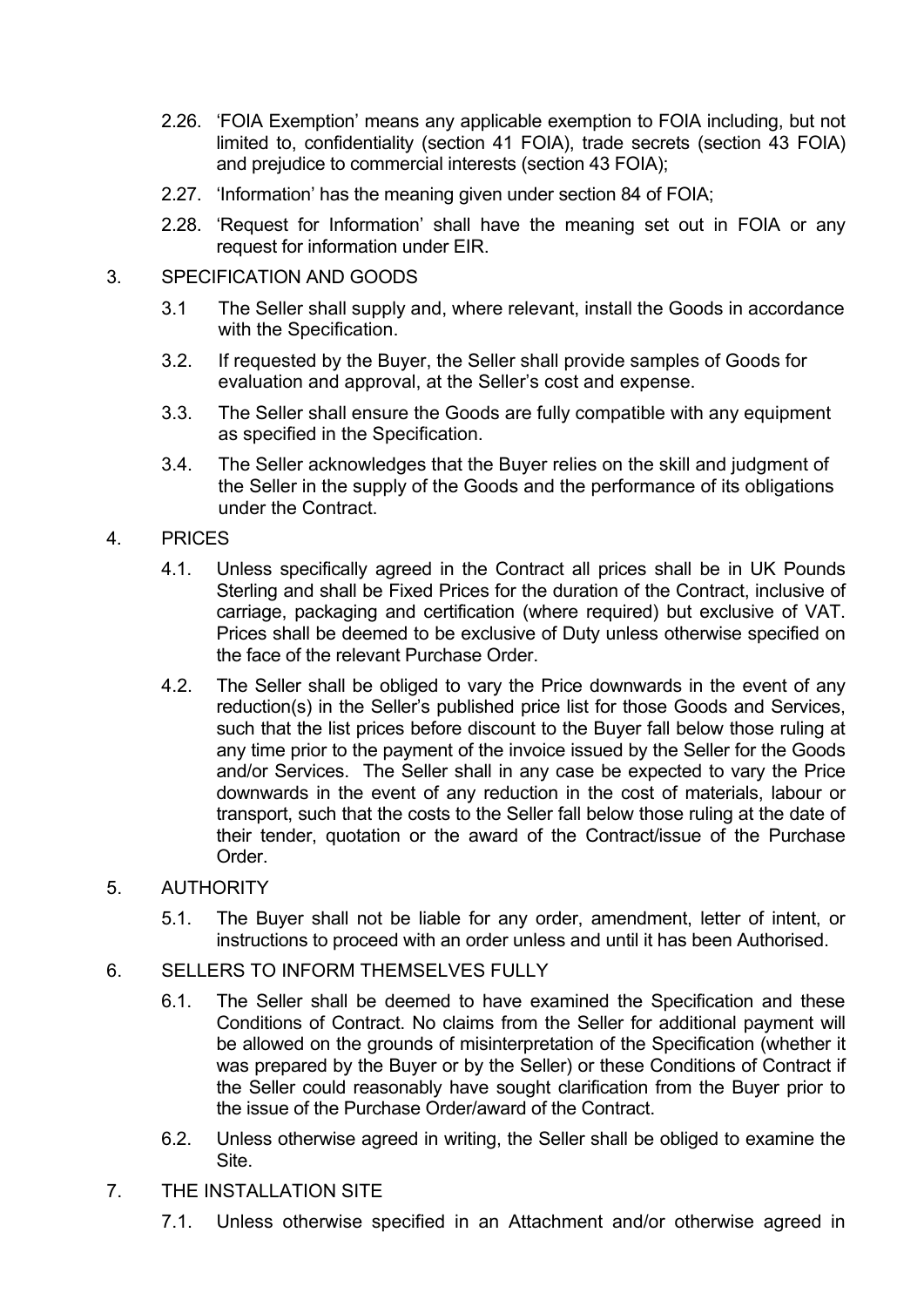writing and/or stated on the face of the Purchase Order, the Seller shall be required to undertake a visit to the Site, and shall: -

- 7.1.1. issue a report detailing work to be carried out to prepare the Site for the Installation, or;
- 7.1.2. issue a certificate, stating that the Site is suitable and acceptable for the Installation to commence.
- 7.2. The report issued by the Seller in accordance with Clause 7.1.1 above must supply adequate information in sufficient time to enable the Buyer to prepare the Site for the Installation, and enable the Buyer to provide: -
	- 7.2.1. a suitable supply of electric current and such other mains services as maybe required;
	- 7.2.2. all other required electrical and mechanical items and fittings, as specified by the Seller at the time of awarding the Contract and agreed by the Buyer (other than the Goods);
	- 7.2.3. such facilities and environmental conditions as defined on the Purchase Order and/or in any Attachment.
- 7.3. In circumstances where the Seller issues a report in accordance with Clause 7.1.1, the Seller shall be required to re-examine the Site upon the notification by the Buyer that any work specified in the report has been completed and issue a certificate in accordance with Clause 7.1.2, or invoke the provisions of Clause 7.1.1 as appropriate.
- 7.4. The Buyer at its own expense shall ensure that such preparation and provision are made such that the Seller is able to Deliver the Goods and/or Services on the date specified for Delivery and Installation on the Purchase Order and/or in any Programme of Delivery and/or Installation contained in any Attachment. In the event that such preparation and provision are unsuitable for the purpose of the Installation as the result of an act or default of one party, then any costs which the other party can demonstrate as being reasonably and necessarily incurred due to that act or default shall be recoverable from the defaulting party.

## 8. ACCESS

- 8.1. The Buyer shall afford to the authorised personnel of the Seller at all reasonable times and with prior agreement, such access to the Site, (but not necessarily sole access) as may be necessary for the inspection of the Site and for the execution of Delivery and Installation, providing always that the Buyer shall have the right to refuse to admit to, or order the removal from, the Site of any person employed by, or acting on behalf of, the Seller, or any authorised sub-Seller who, in the opinion of the Buyer (which shall be final), is not a fit and proper person to be on the Site. Action under this Clause shall not relieve the Seller of any of its obligations under the Contract.
- 8.2. The Seller must take reasonable care to ensure that, in the execution of the Delivery and Installation, they do not interfere with the operations of the Buyer, its employees or any other Seller employed on the Site.
- 8.3. The Seller may work on the Site only with the permission of the Buyer.
- 8.4. The Seller shall, without prejudice to any other obligations to the Buyer with regard to access to the Site: -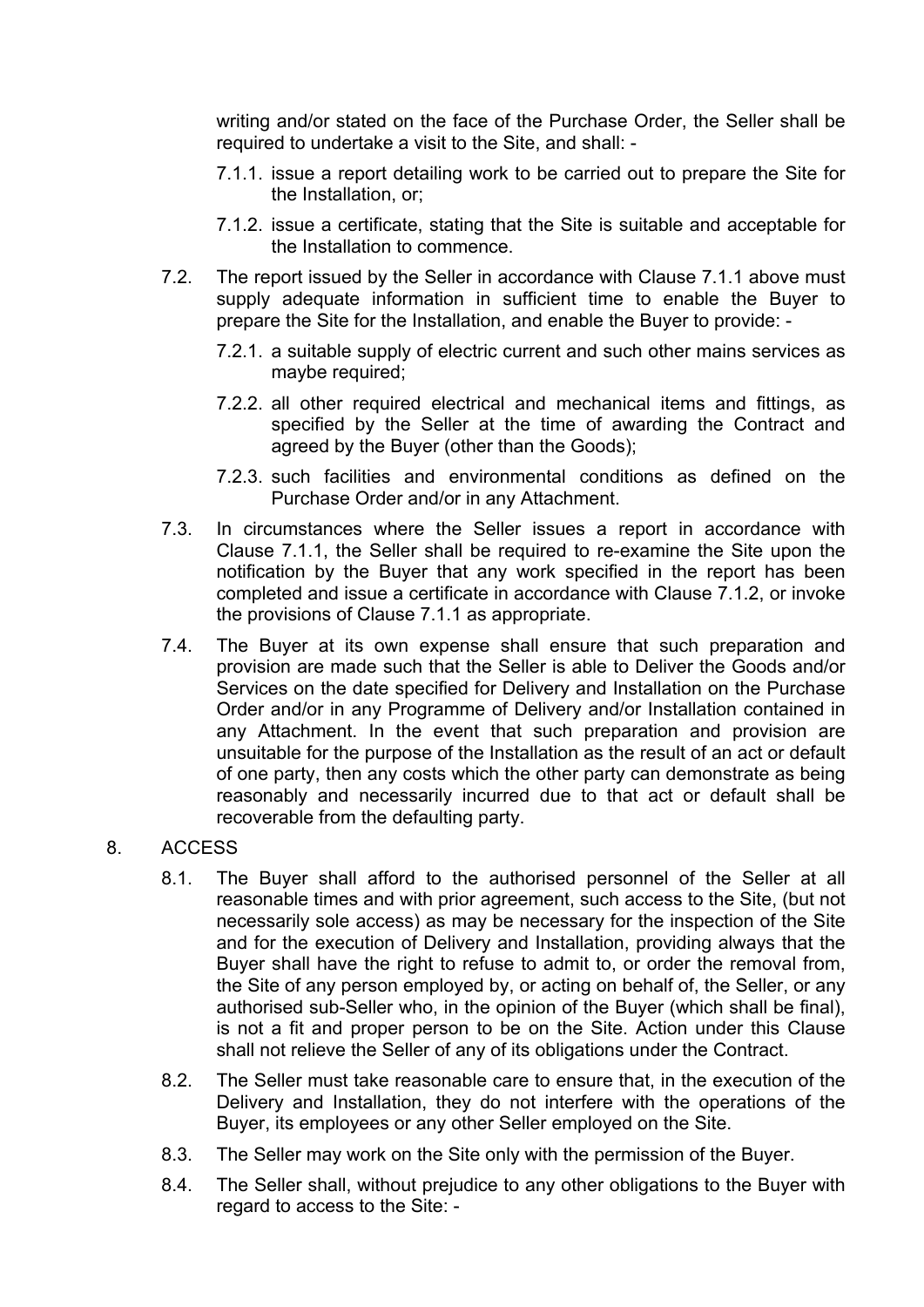- 8.4.1. comply at all times with its statutory obligations in respect of Health and Safety at Work and the Buyer's policies, procedures and/or reasonable instructions in respect of Health and Safety;
- 8.4.2. comply with any policies, procedures and/or reasonable instructions of the Buyer with regard to security when attempting to gain access to and egress from, and at all times when working on, the Site;
- 8.4.3. comply with any policies, procedures and/or instructions of the Buyer in respect of the use of any services and/or facilities to be provided by the Buyer in accordance with the Contract and/or as may otherwise be reasonably required in order that the Seller is able to meet its obligations under the Contract;
- 8.4.4. comply with any policies, procedures and/or instructions of the Buyer in respect of the Site and/or any other of the Buyer's sites to which the Seller may have access for any purpose;
- 8.4.5. ensure that any Installation and/or other Services which require the attendance of the Seller on the Site be undertaken during the Buyer's standard operational hours unless otherwise agreed by the Buyer; and
- 8.4.6. leave the Goods and the Site in a clean and tidy condition at the end of each visit and upon completion of the Installation.
- 8.5. The Seller shall ensure that its personnel and the personnel of any agent and/or sub-Seller of the Seller shall comply with its obligations set out in Clauses 8.1 to 8.4 inclusive above.
- 9. QUALITY
	- 9.1. In the absence of a Specification or sample, any Goods supplied in accordance with the Contract will be new and of good construction, sound materially, of adequate strength and free of defects in design materials and workmanship, and will be designed and manufactured so as to be safe and without risk to health when properly used.
	- 9.2. The Goods and Services supplied must comply with the express terms of the Contract and all implied conditions, warranties and terms contained in the Sale of Goods Act 1979, and the Supply of Goods and Services Act 1982, as applicable to the Contract and as amended by any related statutes, and any statutory re-enactment(s) or modification(s) thereof.
	- 9.3. The Goods and Services supplied must comply with all appropriate European Union Directives applicable and relevant at the time of the Delivery (in which case all Goods supplied must be clearly endorsed as being fully compliant as aforesaid by the application of the CE Mark in a position on the Goods which meets the requirements of the Directives).
	- 9.4. If the Goods and Services comply with any British Standards Institution, European Union, International Standards Organisation or other applicable standard the Seller must, on the request of the Buyer, provide a copy of the standard free of charge.
	- 9.5. The Seller will at the request of the Buyer provide the Buyer with copies of any relevant testing or compliance certificates for the Goods and Services.
- 10. STANDARDS OF THE INSTALLATION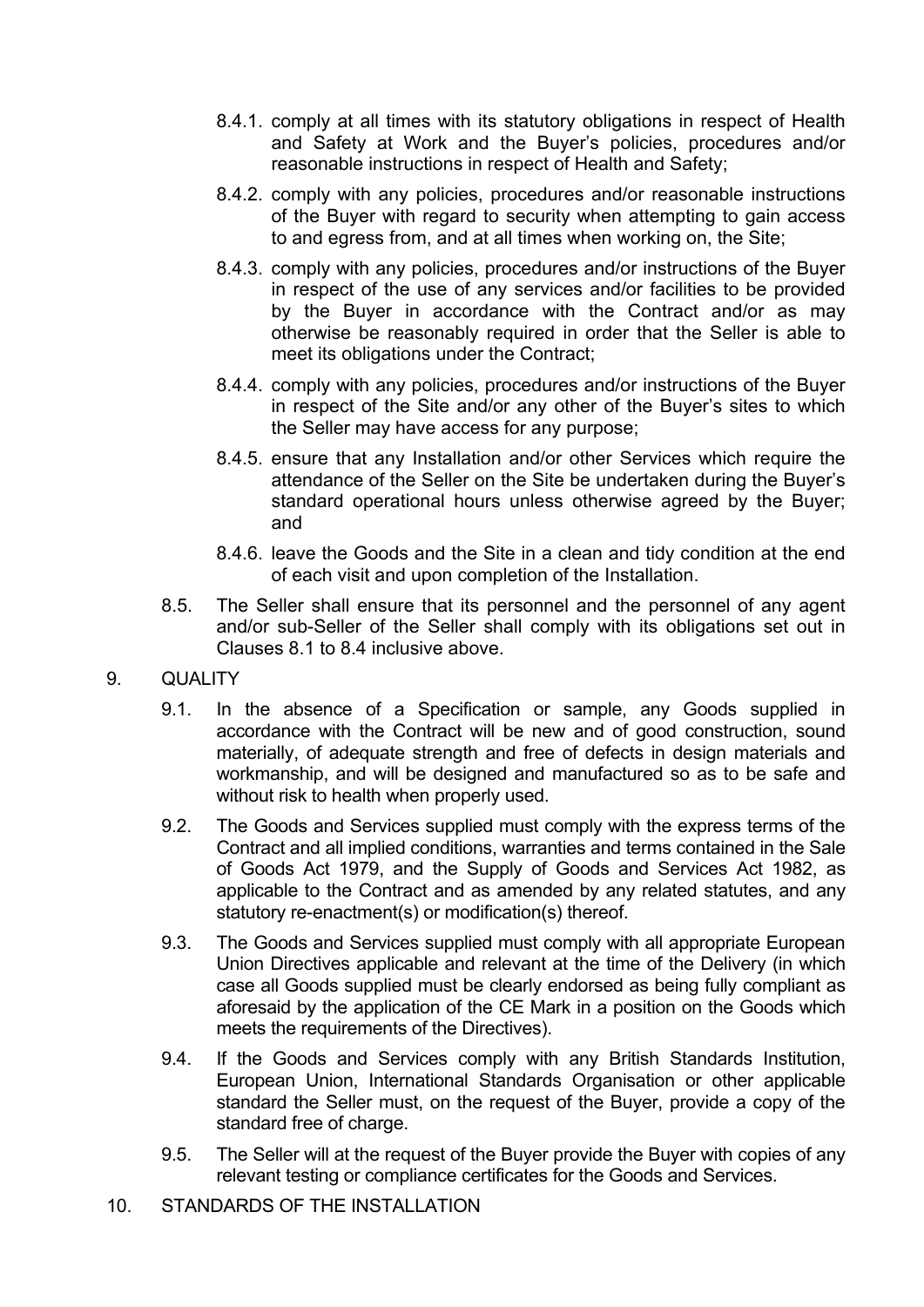- 10.1. The work required of the Seller to complete Installation shall be as defined on the Purchase Order and/or in any Attachment.
- 10.2. Without reducing the scope of any obligations imposed on the Seller by the terms of the Contract with regard to the standard of the Installation, the Seller shall use good quality materials, techniques and standards to execute the Installation with the care, skill and diligence required in accordance with the best industry practice.

#### 11. MISTAKES IN INFORMATION

- 11.1. The Seller shall be responsible for and shall pay any extra costs occasioned by any discrepancies, errors or omissions in drawings, documentation or other information supplied in writing by the Seller whether or not approved by the Buyer, provided that such discrepancies, errors or omissions are not due to inaccurate drawings or information and decisions supplied in writing to the Seller by the Buyer.
- 11.2. The Buyer shall be responsible for, and shall pay any additional costs which the Seller can demonstrate as being reasonably and necessarily incurred as a direct result of the Seller acting upon any discrepancies, errors or omissions in any drawings, information and decisions supplied in writing to the Seller, by the Buyer. Any claims under this Clause must be made in writing, and will only be paid if accepted by the Buyer by means of the issue of an Amendment.

#### 12. PROGRAMME OF INSTALLATION

12.1. The Installation must be carried out in accordance with any timetable, or before any date, specified in the Purchase Order or in any Attachment.

#### 13. PACKAGING, MARKING AND DELIVERY

- 13.1. All Goods must be adequately protected against damage and deterioration in transit and delivered, carriage paid. Any information related to the handling and storage of goods upon receipt must be clearly marked on the packaging and accompanying paperwork. The Goods shall be at the Seller's risk until delivered to the Buyer at the location specified in the Contract. Unless otherwise agreed the Seller will collect and dispose of all Packaging at no cost to the Buyer.
- 13.2. No deliveries shall be made to the Site without the prior permission of an authorised officer of the Buyer, and the Seller will seek that permission at least forty-eight (48) hours before the intended delivery time.
- 13.3. The Seller shall provide all necessary labour, materials and plant required for the Delivery and Installation.
- 13.4. The Goods shall be transported and off-loaded at the sole risk and expense of the Seller. The Seller shall be responsible for the safe custody of any equipment which is the property of the Seller whilst it is held on the Buyer's property until the Acceptance Date, after which the Seller shall remove such equipment leaving the Site and premises in a clean and tidy condition. For the avoidance of doubt, any goods and/or equipment which are the property of the Seller shall be held on the Site at the sole risk of the Seller. The Buyer shall not be liable for any loss or damage to equipment as aforesaid howsoever caused, and shall have the right to charge for storage of the equipment in the event that the Seller fails to remove their equipment from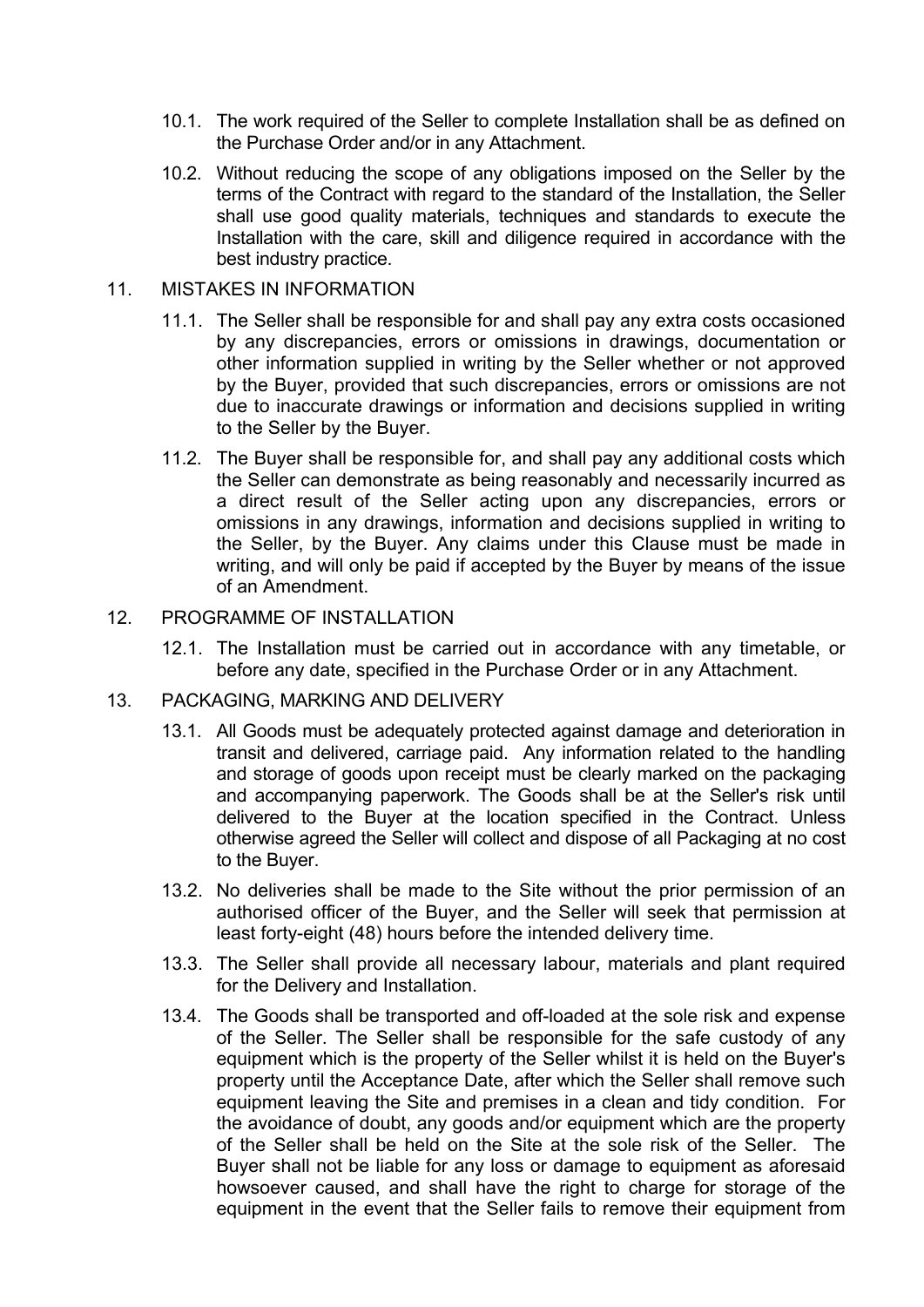Site within a reasonable period of time following Delivery.

- 14. AMENDMENTS AND VARIATIONS
	- 14.1. The Seller shall not alter any of the Goods and/or Services, except as directed in writing by the Buyer. The Buyer shall have the right, from time to time during the execution of the Contract, to direct the Seller to add to or omit, or otherwise vary, the Goods and/or Services, and the Seller shall carry out such variations and be bound by the same conditions, so far as applicable, as though the said variations were stated in the Contract. No payment will be made for the unauthorised supply of goods and related services (if any).

#### 15. DELAYS BY THE SELLER

- 15.1. Any time or period for Delivery, despatch, Installation and/or completion shall be the essence of the Contract. If the Seller fails to complete: -
	- 15.1.1.any specific portion of the Installation by the date(s) specified in the Purchase Order, an Attachment or an Amendment;
	- 15.1.2.the Installation of the Goods and/or Services by the Completion Date (or such revised dates as may be agreed in accordance with Clause 14 of these Conditions of Contract)

the Buyer shall have the right exercisable by giving notice to the Seller, at its sole discretion, either to: -

- 15.1.3.cancel the Contract whereupon the Buyer's rights shall be as described in Clause 18 hereof, or
- 15.1.4.proceed with the fulfilment of the Contract whereupon the Buyer shall have the right to recover from the Seller any losses which they may have suffered as set out in Clause 15.2 hereof.
- 15.2. In the event that the Buyer shall elect to proceed with the fulfilment of the Contract, and the Buyer shall have suffered a loss, then without prejudice to the Buyer's rights as aforesaid the Buyer shall have the right to deduct, as liquidated damages and not by way of a penalty, from the Price either: -
	- 15.2.1.The percentage stated in the Purchase Order and/or in any Attachment, and agreed at the time of awarding the Contract, of the total Price for each week or part thereof between the Completion Date and the Acceptance Date; or
	- 15.2.2.where no percentage is specified, a sum equivalent to 1% (one per cent) of the total Price for each week or part thereof between the Completion Date and the Acceptance Date.

Such deductions so made shall be in full satisfaction for the failure of the Seller as aforesaid and are a pre-estimate of the loss likely to be suffered by the Buyer as a result.

- 15.3. In any event the amount so deducted shall not exceed:
	- 15.3.1.the maximum percentage of the total Price stated in the Purchase Order and/or in any Attachment where percentages have been agreed in accordance with Clause 15.2.1. or
	- 15.3.2.a maximum of ten per cent (10%) of the total Price as stated in the Purchase Order or any Attachment, if the circumstances described in Clause 15.2.2 prevail.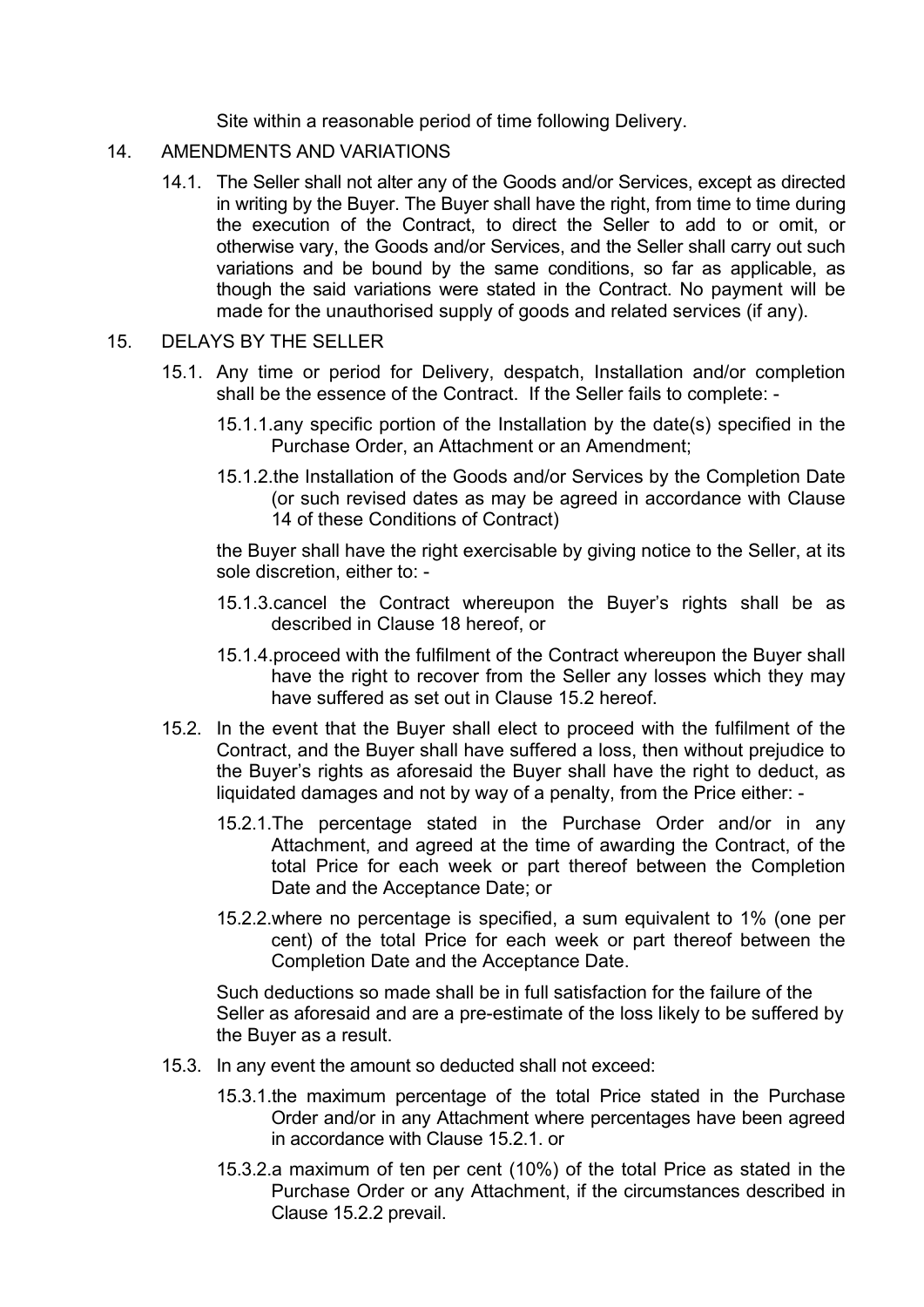Such deductions so made shall be in full satisfaction for the failure of the Seller as aforesaid and are a pre-estimate of the loss likely to be suffered by the Buyer as a result.

- 16. ACCEPTANCE TESTS
	- 16.1. The Seller shall be required to undertake Acceptance Tests as detailed on the Purchase Order and/or in any Attachment.
	- 16.2. Where the details of the Acceptance Tests to be implemented in accordance with this Contract are not specified in the Purchase Order or in any Attachment, the Acceptance Tests to be administered shall be defined (in the case of Goods) as those procedures published by the Manufacturer, or, where no such procedures are published and in the case of Services, the Acceptance Tests shall be those which are generally accepted as enabling the Buyer to satisfy themselves that the Goods and/or Services or specific portion thereof have been Delivered and/or Installed such that they are in accordance with the Contract.
	- 16.3. If Goods are to be utilised with and/or installed on or with goods supplied by sources other than the Seller, including, but not limited to, computer application software to be utilised on or with computer hardware and operating system software to be supplied by the Seller in accordance with the Contract, the Buyer shall have the right to require that Acceptance Tests are undertaken in respect of the Goods used in that way or installed on those other goods.
	- 16.4. The Seller shall give to the Buyer seven (7) days written notice, or such shorter notice as may be agreed, of the date when it will be ready to commence Acceptance Tests.
	- 16.5. Unless otherwise specified in the Contract, it shall be for the Seller to provide the necessary equipment, labour and things of all kinds to carry out the Acceptance Tests.
	- 16.6. The Acceptance Tests shall take place on the dates specified in the Purchase Order or in any Attachment, or such dates as the Buyer shall notify to the Seller in writing, unless otherwise agreed.
	- 16.7. If the Seller fails to make such tests within the time stipulated, the Buyer reserves the right to undertake the Acceptance Tests specified. All Acceptance Tests undertaken by the Buyer shall be at the risk and expense of the Seller, unless the Seller shall establish to the satisfaction of an authorised officer of the Buyer that the tests were not being delayed, in which case such tests so made shall be at the risk and expense of the Buyer.
	- 16.8. If the Goods and/or Services or any portion thereof fail to pass the Acceptance Tests, repeat tests shall be carried out within a reasonable time by the Seller. In the event that the Goods and/or Services or any portion thereof, are not in accordance with the Contract, then without prejudice to the Buyer's rights under Clauses 15 and 18 of these Conditions of Contract the Buyer shall have the right to: -
		- 16.8.1.require the Seller to supply, free of all charges, such additional or replacement goods and/or services as may be necessary to enable the Goods and/or Services to pass the Acceptance Tests;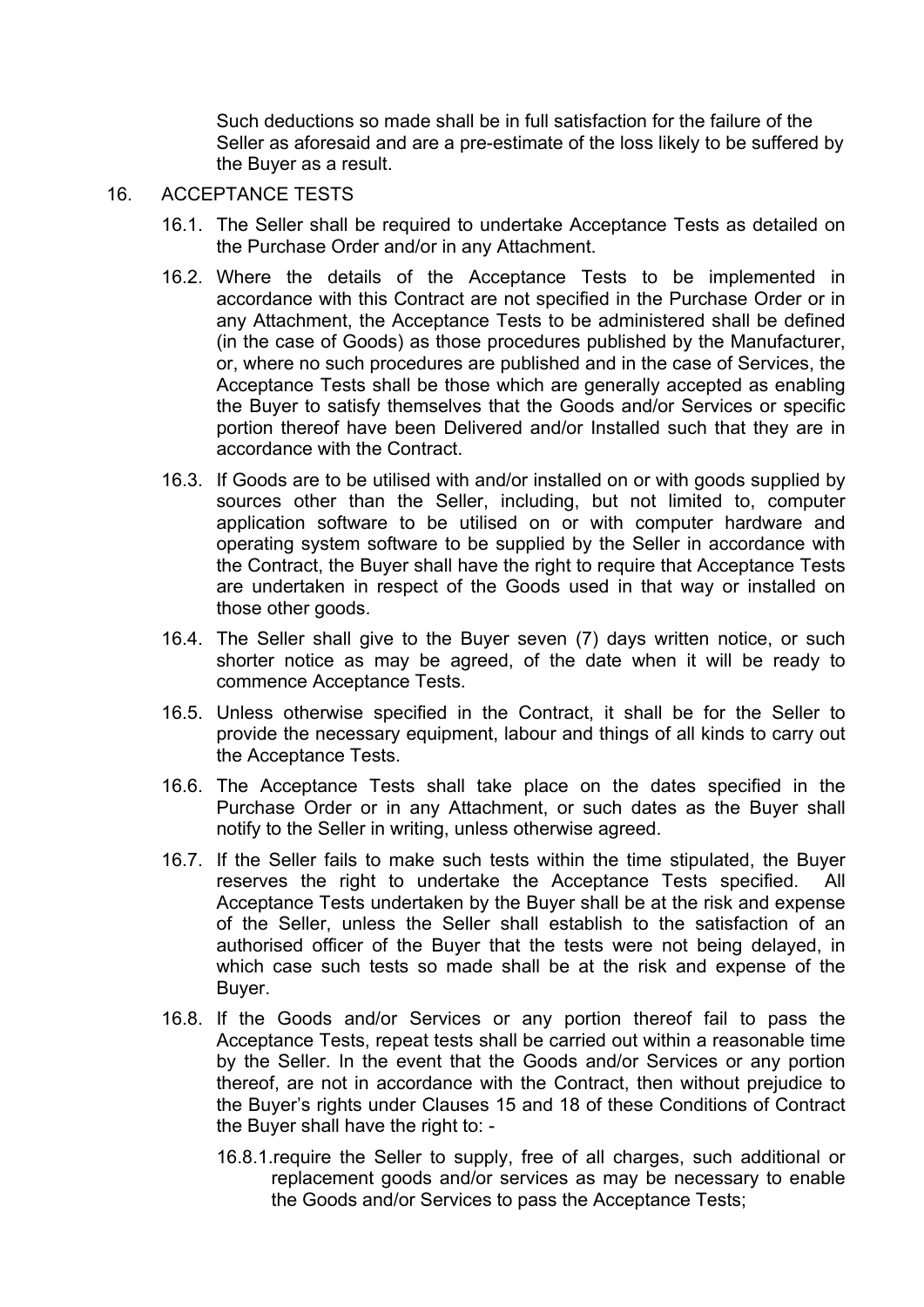- 16.8.2.accept and retain such of the Goods and/or Services as the Buyer may consider expedient at such reduced price as may be agreed by the Buyer and the Seller;
- 16.8.3.contract with a third party to enable the Goods and/or Services to pass the Acceptance Tests. In such circumstances any costs incurred shall be for the Seller's account, and shall be deducted from any sums due under the Contract, or otherwise under the Contract;
- 16.8.4.reject the Goods and/or Services, where they are not in accordance with the Contract.

## 17. ACCEPTANCE

- 17.1. If the Goods or Services fail to conform with the specification and/or the Contract, whether by reason of not being of the required quality, or fit for the purpose stipulated either in the specification issued by the Buyer or in accordance with the Seller's published specifications, and whether the Goods and/or Services have been subjected to Acceptance Tests or otherwise, the Buyer shall without prejudice to their rights under Clauses 15 and 18 Conditions of Contract have the right to reject such Goods and/or Services within a reasonable time after Delivery and/or Installation. The Buyer shall be obliged to give the Seller reasonable opportunity to replace any rejected Goods and/or provide Services with Goods and/or Services which conform to the Specification and/or the Contract, but shall thereafter, without prejudice to any other right which the Buyer may have against the Seller, have the right to purchase such Goods and/or Services of the same or substantially equal quality and/or specification elsewhere. Any additional costs which may be incurred by the Buyer in purchasing such Goods and/or Services as aforesaid shall be for the Seller's account. When Goods are rejected they will be stored at the Site, and subsequently returned, at the Seller's sole risk and expense.
- 17.2. Neither Delivery nor Installation constitutes acceptance of the Goods or Services by the Buyer.
- 17.3. The making of any payment due under the Contract shall not constitute acceptance and shall not prejudice the Buyer's right of rejection.
- 17.4. Unless it is specified in the Purchase Order or any Attachment that an Acceptance Certificate is not required, then as soon as the Acceptance Tests appropriate to, or specified for, the Goods and/or Services have been completed and the Goods and/or Services have passed the Acceptance Tests, an authorised officer of the Buyer shall issue an Acceptance Certificate which will state the Acceptance Date and any outstanding defects in the Installation or relevant portion thereof. The Seller undertakes to rectify such defects immediately and without delay and, in any case, by a specific date, which shall be binding, and which shall be agreed in writing by both parties within seven (7) working days after the Acceptance Date. If the Seller fails to remedy such defects within the period specified and agreed, the Buyer's rights shall be as set out in Clauses 15 and 18 of these Conditions of Contract.

## 18. CANCELLATION

18.1. In accordance with Clause 15 hereof, any time or period for Delivery, despatch, Installation and/or completion shall be of the essence of the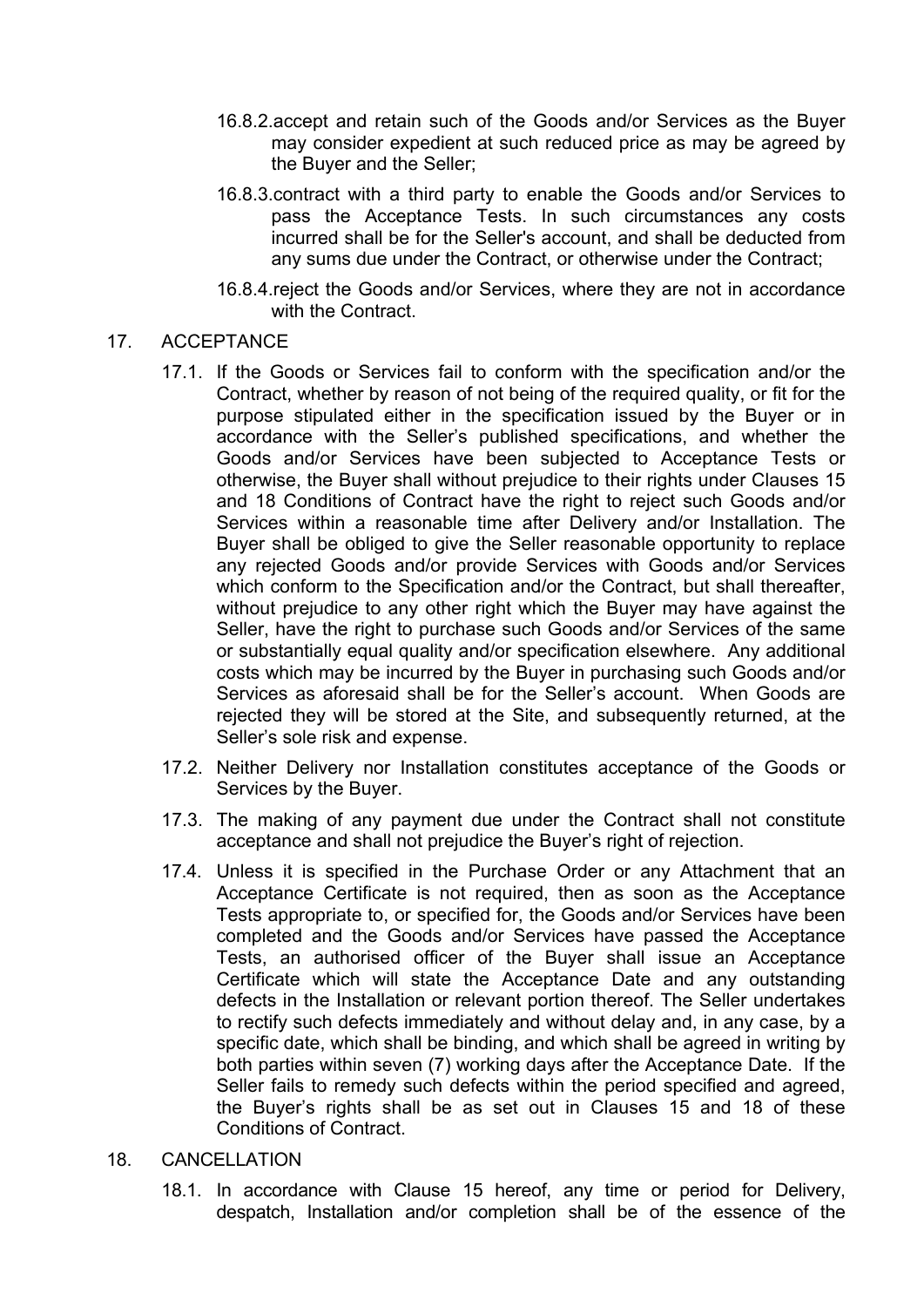Contract. In circumstances where the Buyer invokes the provisions of Clause 15 of these Conditions, and makes a claim in respect of the Delivery and/or the Installation or any part thereof being subject to a delay due to the fault of the Seller, the Buyer shall be entitled at their sole and absolute discretion either to:

- 18.1.1.cancel the Contract and/or terminate the Contract and/or any part thereof forthwith, in which case the Buyer shall have the right to claim reimbursement from the Seller for all losses suffered as a result of the delay, the cancellation and/or termination, or
- 18.1.2.proceed with the fulfilment of the Contract in which case the Buyer's rights shall be as set out in Clause 15 hereof.

The right in Clause 18.1.1 shall apply in all of the events listed at Clauses 18.2 to 18.6 inclusive below. The right in Clause 18.1.2 shall apply only in the events listed at Clauses 18.2 to 18.4 to inclusive, below.

- 18.2. The Seller fails to deliver Goods and/or Services in accordance with the terms of the Contract.
- 18.3. The Seller fails to make progress with the Contract so as to jeopardise the purpose of the Goods and/or Services and/or the Contract.
- 18.4. The Seller being given a reasonable period to rectify the situation, fails to provide adequate replacement Goods and/or an adequate or satisfactory Service.
- 18.5. The Seller becomes bankrupt or insolvent, or has a receiving order made against it, or compounds with its creditors or, being a corporation, commences to be wound up or is put into administration or if the Seller attempts to carry on its business under a receiver for the benefit of any of its creditors.
- 18.6. The Seller is the subject of a takeover by or merger with another entity.
- 18.7. In the event that the Buyer shall elect to cancel or terminate a Contract and/or terminate any framework agreement or other ongoing contractual relationship for the supply of Goods and Services for any of the aforegoing reasons the Buyer shall not be liable for any unfulfilled commitment.

#### 19. PATENTS AND OTHER RIGHTS

- 19.1. The Seller shall fully indemnify the Buyer against all actions, claims, demands, proceedings, damages, costs, charges and expenses arising from or incurred by reason of any infringement or alleged infringement of any Intellectual Property Rights by the use or possession of the Goods and/or any product which is a tangible output of the Services subject to the following: -
	- 19.1.1.the Buyer shall promptly notify the Seller in writing of any alleged infringement of which they have notice;
	- 19.1.2.the Buyer must make no admissions without the Seller's consent;
	- 19.1.3.the Buyer, at the Seller's request and expense shall allow the Seller to conduct and/or settle all negotiations and litigation, and give the Seller all reasonable assistance. The costs incurred or recovered in such negotiations or litigation shall be for the Seller's account.
- 19.2. If at any time any allegation of infringement of any Intellectual Property Rights is made in respect of the Goods and/or Services or in the Seller's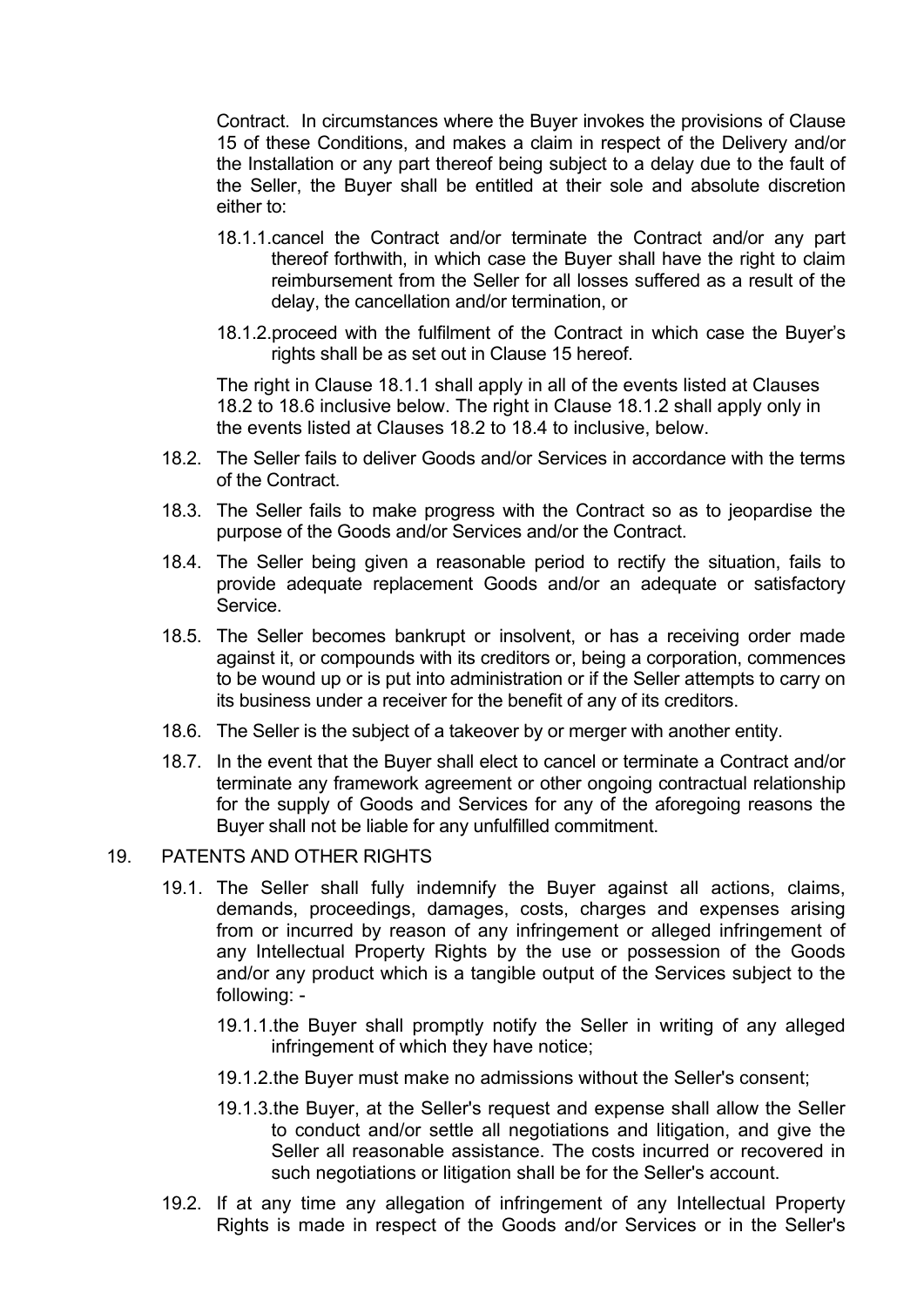reasonable opinion is likely to be made, the Seller may, at their own expense, modify or replace the Goods and/or Services or any portion(s) thereof, without detracting from the overall performance of the Goods and/or any product which is a tangible output of the Services, the Seller making good to the Buyer any loss of use during modification or replacement, so as to avoid the infringement. The provisions of Clause 14 shall then take effect as if the Buyer had requested a variation save that the Seller shall not be entitled to any increase to the Price.

- 19.3. Where development forms part of the Contract the Buyer will own any Intellectual Property Rights arising from such development and in the case of rights which can be prospectively assigned, the Seller hereby assigns those rights to the Buyer. In the case of other rights, the Seller agrees to assign them to the Buyer as and when they arise and agrees to do all acts and execute all documents reasonably required by the Buyer at the Buyer's expense to perfect its title to those rights or to enable their registration anywhere in the world.
- 19.4. The Seller shall treat all information provided by the Buyer as confidential and use such information only for purposes of performing the Contract or meeting its obligations under the Contract. Where drawings or other data are issued by the Buyer or are prepared for the Buyer by the Seller, the Seller shall exercise proper custody and control and return/dispose of such in accordance with the Buyer's instructions. For the avoidance of doubt nothing in these Conditions of Contract is intended to confer any Intellectual Property Rights in the drawings or data, and their creation constitutes development as set out in Clause 19.3.

#### 20. SOFTWARE

- 20.1. The Seller shall be responsible for providing in accordance with the Contract, all software and associated documentation where: -
	- 20.1.1.the Goods comprise of and/or include computer hardware and/or
	- 20.1.2.the software and associated documentation is necessary for the satisfactory operation of the Goods or the use of the Services and/or
	- 20.1.3.where the provision of such software and associated documentation is specified in the Purchase Order and/or in any Attachment.
- 20.2. Where the provision of the software is not subject to separate licence arrangements: -
	- 20.2.1.the Seller hereby grants to the Buyer a perpetual right to use the software (whether modified as hereinafter provided or not) on the Goods or in conjunction with the Services as the case may be;
	- 20.2.2.the Seller will provide the software in both object code and source code;
	- 20.2.3.the Buyer shall in perpetuity have the right to modify or add to any of the software without reference or obligation to the Seller;
	- 20.2.4.all Intellectual Property Rights of the Seller in the software shall remain vested in the Seller;
	- 20.2.5.the Buyer shall have the Intellectual Property Rights in any modifications or additions made to the software, but shall in no case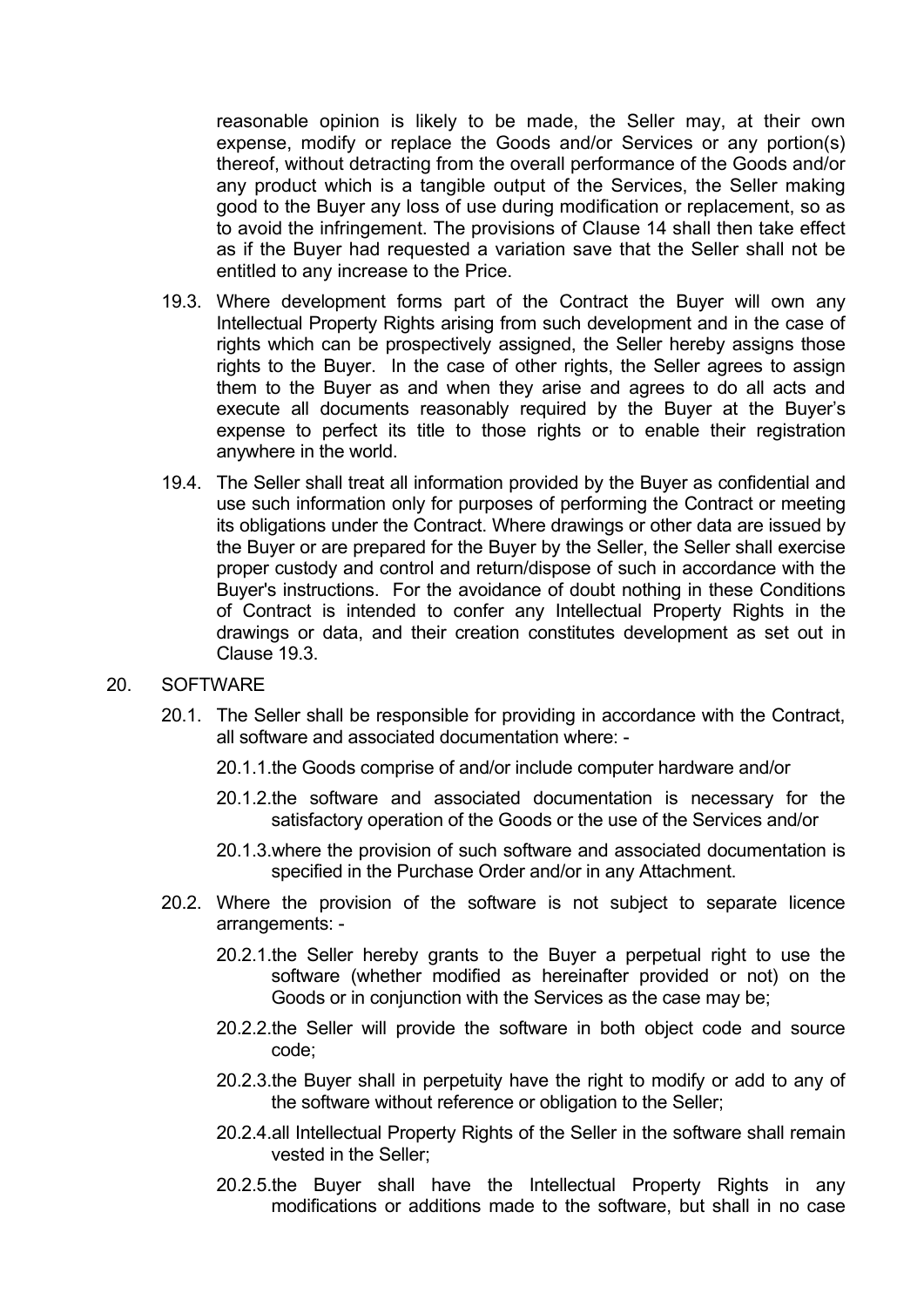acquire the Intellectual Property Rights in the software itself;

- 20.2.6.the Buyer shall not assign or sub-licence to any third party to have the use of the software, including any translation, compilation, adaptation, enhancement or any other version of the software, without the prior written consent of the Seller:
- 20.2.7.the Buyer shall only make so many copies of the software as are reasonably necessary for operational security and use.
- 20.3. Where the Seller provides third party software in accordance with the Contract or otherwise in order to enable them to meet their obligations under the Contract, the Seller shall either: -
	- 20.3.1.procure for the Buyer a non-exclusive, perpetual and irrevocable licence to use the Software under a separate licence agreement, or
	- 20.3.2.grant to the Buyer a sub-licence to use the third-party software under a separate licence agreement.
- 20.4. The Seller hereby warrants that they have the right to grant to the Buyer the rights in the software and any third-party software as set out in these Conditions of Contract.

#### 21. STANDARD OF PERFORMANCE

- 21.1. The Seller shall ensure, and undertakes to ensure that the Goods maintain the standard of performance specified and/or achieved that are either: -
	- 21.1.1.in the Manufacturer's published specification for the Goods, or
	- 21.1.2.in the Specification, or
	- 21.1.3.in the Purchase Order or in any Attachment, or
	- 21.1.4.as demonstrated in the Acceptance Tests and accepted by the Buyer, or
	- 21.1.5.a combination of the above.

for either the period of the maintenance contract if the Goods are to be maintained by the Seller, or the Warranty Period if the Goods are not to be maintained by the Seller.

21.2. If the Buyer claims that the Goods and/or Services or any portion thereof, are not achieving and maintaining the standard of performance specified in the Contract and the Seller wishes to dispute that claim, then, notwithstanding prior acceptance of the Goods and/or Services in accordance with Clauses 16 and 17 hereof the onus shall be on the Seller to undertake at its own expense all necessary investigations to disprove the Buyer's claims, or to prove that such failure to maintain requisite standards is due to the fault of the Buyer.

#### 22. INDEMNITY AND INSURANCE

- 22.1. The Seller will keep the Buyer indemnified in respect of
	- 22.1.1 all loss and/or expense which results during proper use directly or indirectly from defective materials, goods, workmanship or design supplied by the Seller:
	- 22.1.2 all loss and/or expense and all actions, claims, demands, costs and expenses incurred by or made against the Buyer which arise from any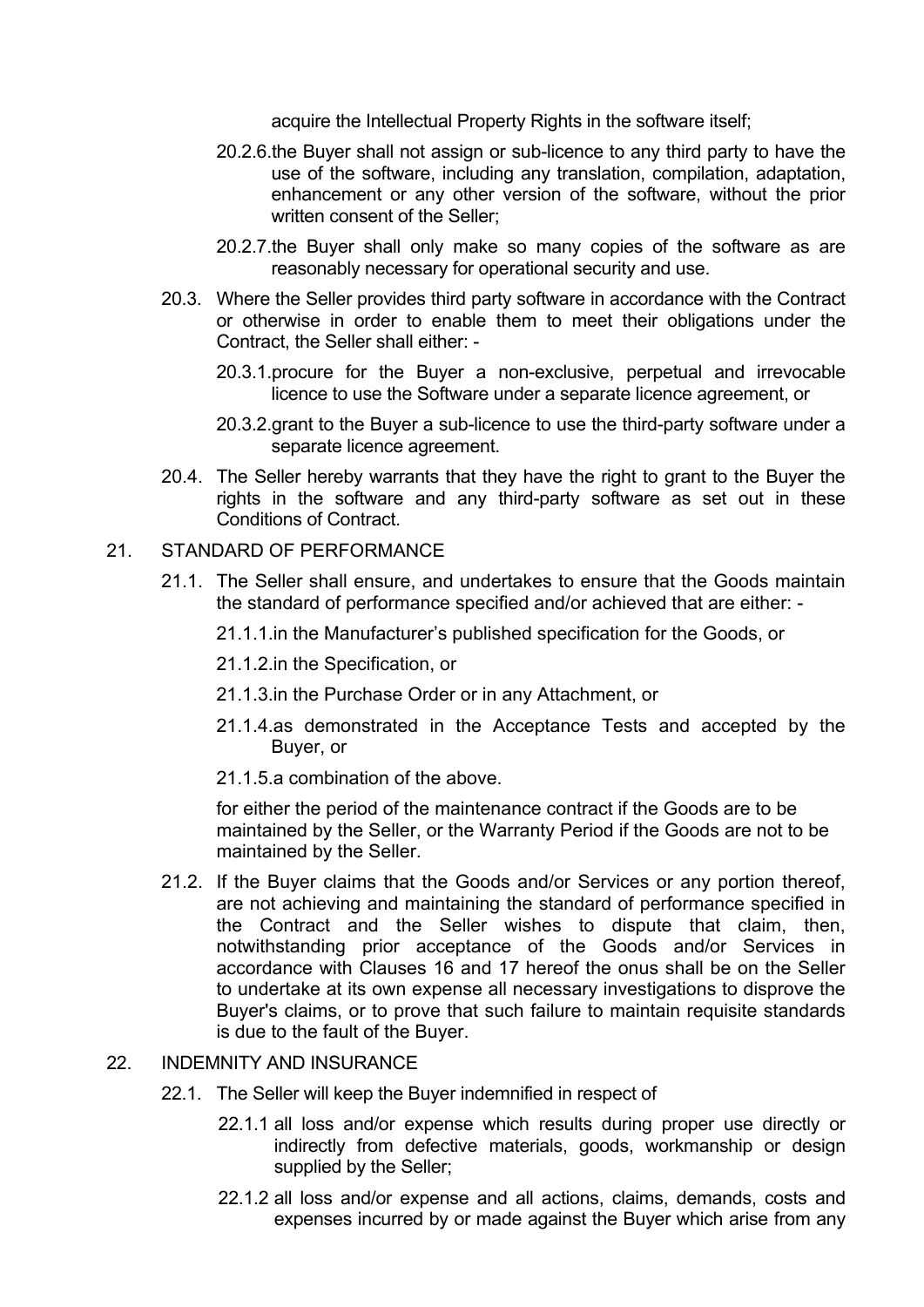Services provided and/or advice given or anything done or omitted to be done under the Contract by the Seller;

- 22.1.3 any claims for loss of or damage to property or injury to any person by reason of the Seller's negligence, or any act or omission on the part of the Seller's employees, sub-Sellers, or agents arising out of the performance of the Contract;
- 22.1.4 any act or omission of any of the Seller's personnel in connection with the performance of the Services.
- 22.1.5 any damage to the Buyer's property (including any materials, tools or patterns sent to the Seller for any purpose).
- 22.1.6 breach of any warranty given by the Seller in relation to the Goods or Services;
- 22.1.7 any claim that the Goods infringe, or their use or resale infringes the patent, copyright, design right or trade mark or other intellectual property rights of any other person, except to the extent that the claim arises from compliance with any Specification supplied by the Buyer;
- 22.1.8 any liability under the Consumer Protection Act 1987 in respect of the Goods;
- 22.1.9 all liability, loss, damages, injury, costs, claims and expenses (including legal expenses) suffered or incurred by the Buyer or in connection with the WEEE Regulations 2004 and the ROHS Regulations 2004 or any amendment thereto and of all other statutory provisions, rules and regulations so far as they are applicable.
- 22.2 During the term of the Contract and for a period of six (6) years thereafter the Seller shall maintain in force, with a reputable insurance company, professional indemnity insurance, product liability insurance and public liability insurance to cover the liabilities that may arise under or in connection with the Contract, and shall, on the Buyer's request, produce both the insurance certificate giving details of cover and the receipt for the current year's premium in respect of each insurance.

#### 23. ASSIGNMENT AND SUB-CONTRACTING

- 23.1. The Seller shall not, without first obtaining the written consent of the Buyer sub-contract the Contract or any part thereof, or make any sub-contract with any person or persons for the execution of any part of the Contract, but the restrictions contained in this Clause shall not apply to the supply of materials or minor details, nor to any part of the Contract for which a sub-Seller is named in the Purchase Order or any Attachment.
- 23.2. In circumstances where the Buyer gives written consent to the Seller to assign or sub-contract specific parts of the Contract, such written consent shall not relieve the Seller from any liability or obligations under the Contract, and the Seller shall be responsible for the acts, defaults or neglects of their sub-Seller, their agents, servants or workmen as fully as if they were the acts, defaults or neglects of the Seller. When requested by the Buyer the Seller will provide a copy of any sub-contract documentation at no charge.
- 23.3. The Buyer may by written notice to the Seller assign the benefits of the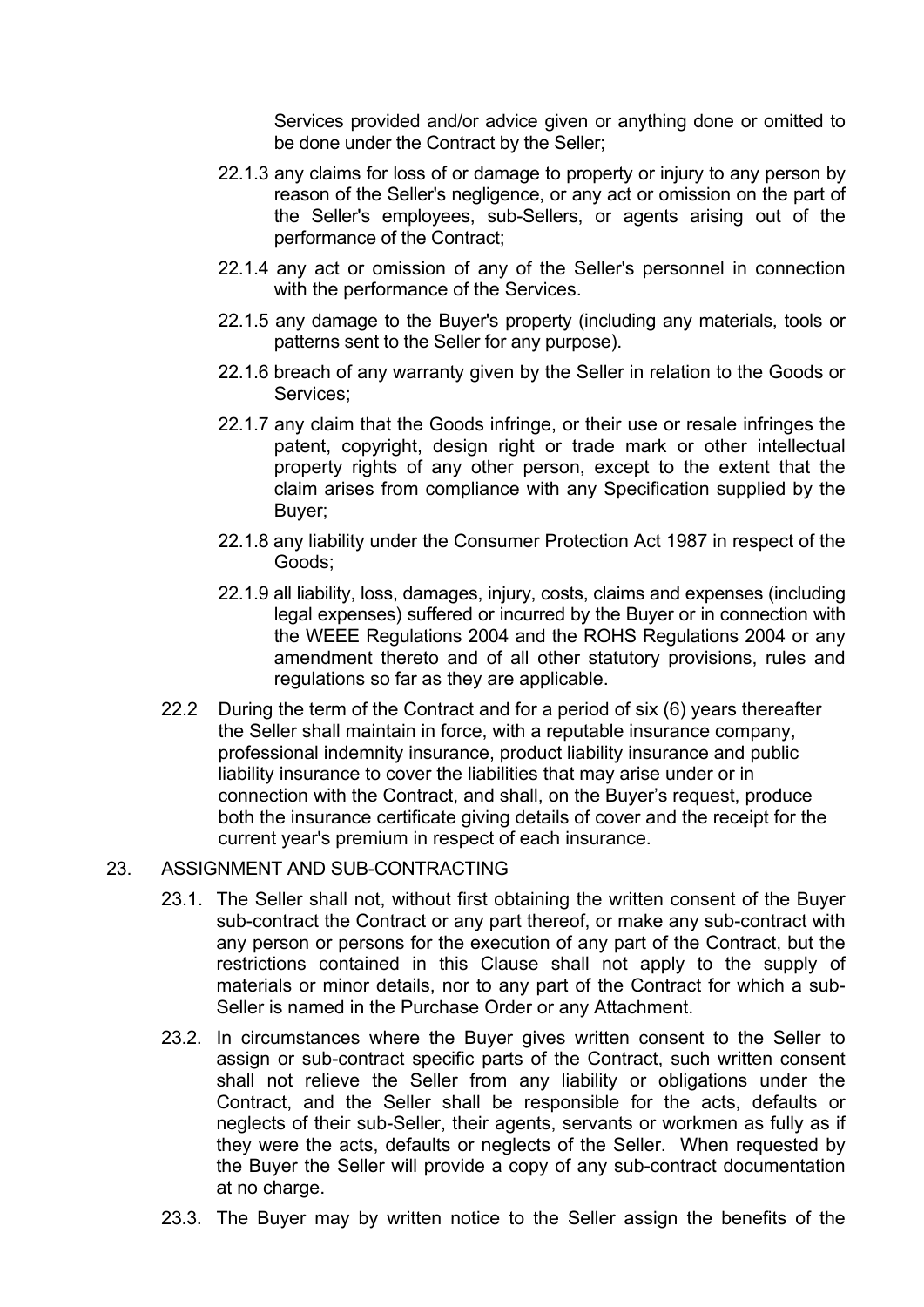Contract, and if required by the Buyer, the Seller will execute any novation agreement necessary to transfer its obligations under the Contract.

#### 24. PAYMENT

- 24.1. Provided the Goods and/or Services have been received and comply with the requirements of the Contract and have been accepted by the Buyer in accordance with the Contract, the Seller shall be entitled to claim payment of the Price or the percentage of the Price, stated in the Purchase Order or any Attachment. Payment shall be due at the end of the month following the date of the invoice, or the date of receipt by the Buyer of correct invoice documentation, whichever is the later and provided always that the Goods and/or Services have been properly delivered and/or accepted by the Buyer as being in accordance with the Contract.
- 24.2. Value Added Tax, where applicable, must be shown separately on all invoices.
- 24.3. Payment may be delayed but no prompt discount shall be forfeited by the Buyer, if the Seller fails to mark the Buyer's Purchase Order number on the consignment, package packing notes, invoices, monthly statements and all other correspondence.
- 24.4. Any payment made shall be without prejudice to the Buyer's rights, should the Goods or Services prove unsatisfactory or not in accordance with the Contract.
- 24.5. If at any time at which payment would fall to be made in accordance with the provisions of this Clause there shall be any defect due to the fault of the Seller in or affecting any part or portion of the Goods and/or Services in respect of which such payment is claimed, the Buyer shall have the right to retain the whole of such payment, provided that in the event of such defect being of a minor character, and not such as to affect the use of the Goods and/or Services, or the said portion thereof for the purpose intended without serious risk, the Buyer shall not retain a greater sum than represents the cost of making good the said defect. Any sums retained by the Buyer under this Clause shall be paid to the Seller upon the said defect being made good.
- 24.6. In circumstances where the Buyer invokes the provisions of Clause 15 of these Conditions, and makes a claim in respect of the delivery or any part thereof being subject to a delay due to the fault of the Seller, the Buyer reserves the right to deduct the appropriate percentage of the Price as agreed and detailed on in the Purchase Order or any Attachment from the payment falling due upon the completion of the delivery or specific part thereof.
- 24.7. Each invoice shall show the prices attributable to each item of Goods and Services and be in sufficient detail to enable the Buyer to identify and assess the amounts claimed. The Seller undertakes to supply such other particulars of costings as the Buyer may require and to permit these to be verified by inspection of books, accounts and other documents and records.
- 23.8 The Seller shall have the right to charge the Buyer interest on any invoices that are not in dispute and are overdue for payment. The rate of interest shall be 2% over the official dealing rate of the Bank of England but shall otherwise be calculated in accordance with the Late Payment of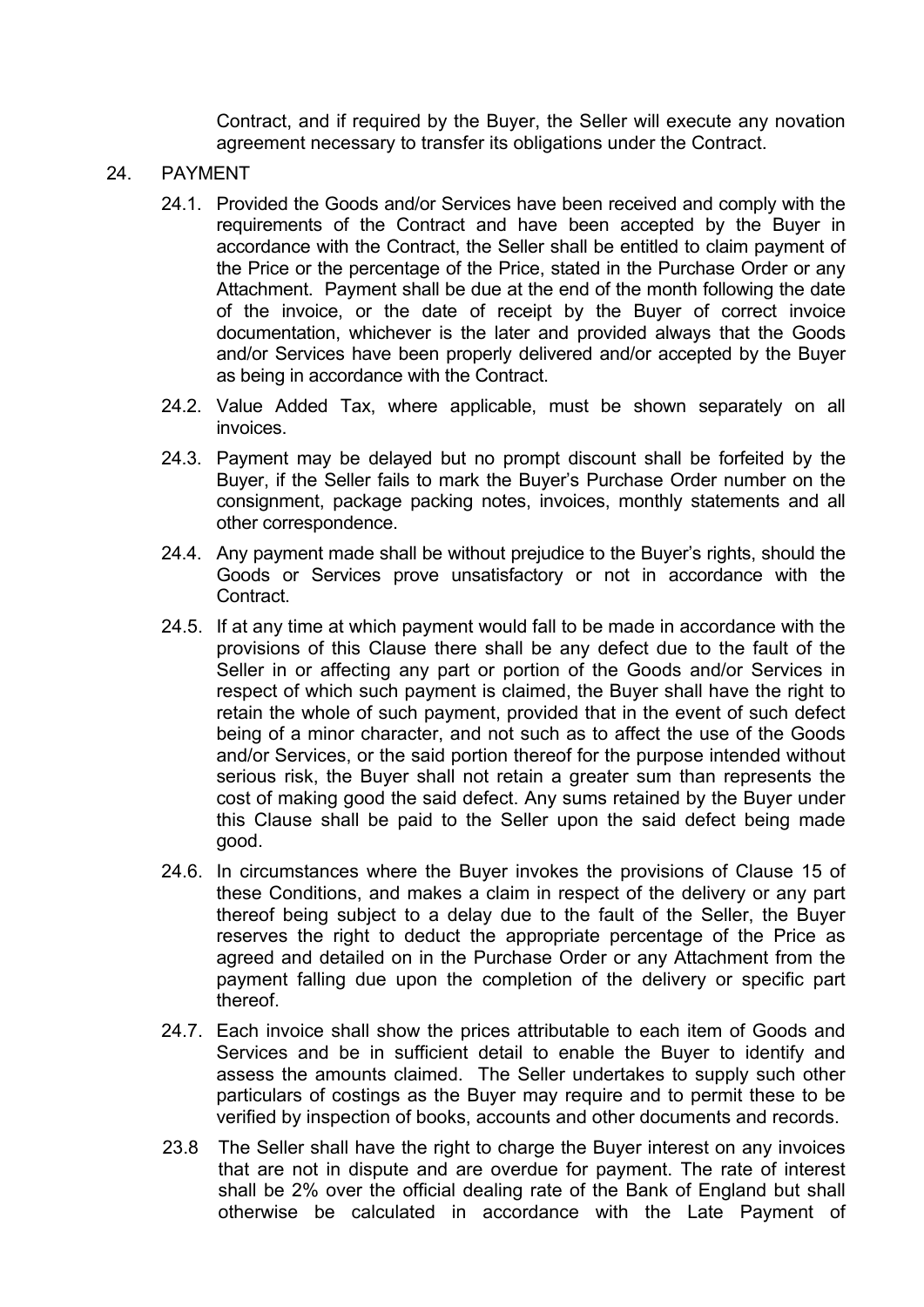Commercial Debts (Interest) Act 1998.

- 25. RECOVERY OF SUMS DUE
	- 25.1. Whenever under a Contract any sum of money shall be recoverable from, or payable by, the Seller, the same may be deducted from any sum then due or which at any time thereafter may become due to the Seller under the Contract, or under any other contract with the Buyer. Exercise by the Buyer of their rights under this Clause, shall be without prejudice to any other rights or remedies available to the Buyer under the Contract.
	- 25.2. Any overpayment by the Buyer to the Seller whether of charges or of Value Added Tax shall be a sum of money recoverable from the Seller.

#### 26. WARRANTY

- 26.1. The Seller shall be responsible for making good at their own expense on the Site, and within the time scales specified in Clause 26.4, any defect in or damage to any of the Goods and/or output of the Services provided as described in Clause 26.3 which may develop during the Warranty Period.
- 26.2. Where the Goods are to be utilised immediately, the warranty period shall be 12 months from the Acceptance Date and otherwise the Warranty Period shall be 18 months from the Acceptance Date.
- 26.3. Defects covered by this warranty are: any failure of the Goods to comply with the Specification and/or fulfil the functions or meet the level of performance specified in the Contract and accepted by the Buyer by the issue of an Acceptance Certificate or otherwise, which arises from: -
	- 26.3.1.defective materials, including software, workmanship or design (other than a design furnished or specified by the Buyer for which the Seller has disclaimed responsibility in writing within a reasonable time, after the receipt of the Buyer's instructions), or,
	- 26.3.2.any act or omission of the Seller done or omitted during the Warranty Period.
- 26.4. The Seller must respond within a maximum of 8 working hours or such other period as specified in the Purchase Order or any Attachment to a request for service under the provisions of the warranty, and must, wherever possible effect a repair within a maximum of a further 7 days.
- 26.5. If any such damage or defect cannot be remedied within the time scale detailed in Clause 26.4, or the Seller fails to respond and remedy the damage or defect within a reasonable time, the Buyer may proceed to engage the services of a third party to remedy the damage or defect. Any service so undertaken shall be at the Seller's risk and expense, and any costs incurred by the Buyer shall be for the Seller's account. Should the Buyer invoke the provisions of this Clause, the utilisation of a third party's services shall not affect the warranty provisions for the remainder of the Warranty Period, nor the ability of the Buyer to enter into a maintenance agreement with the Seller, and the Seller shall be responsible for meeting its obligations thereafter.
- 26.6. Should the Buyer invoke the provisions of Clause 26.5, this shall be without prejudice to any other rights which the Buyer may have against the Seller in respect of the Seller failing to remedy such defect or damage.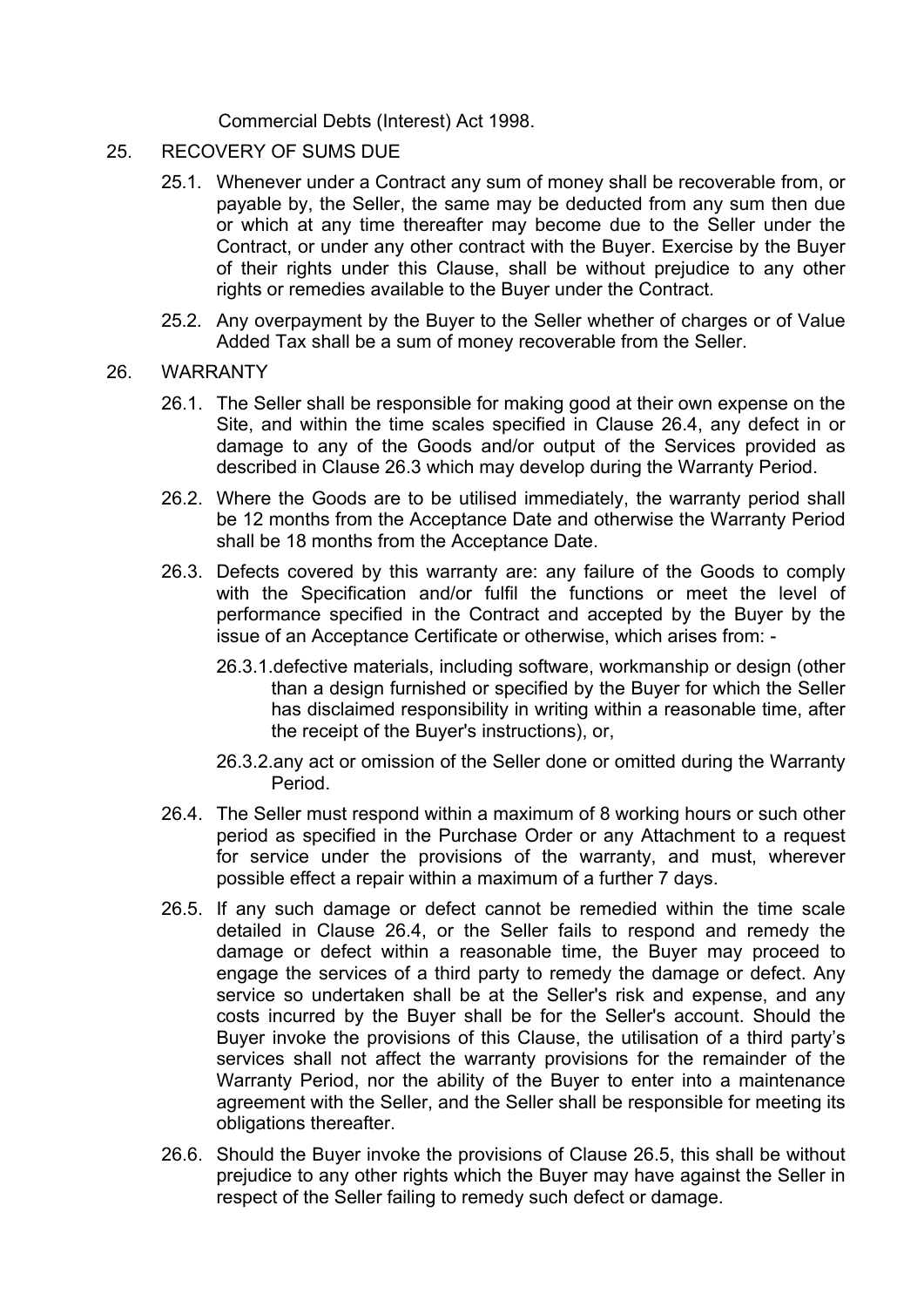- 26.7. Where a defect involves a fault inherent in the design of the Goods and/or specification of Services provided, or any part thereof, the Seller shall, at their own expense, promptly carry out such re-design as may be necessary to prevent a recurrence of the defect, and upon completion shall rectify the fault in the Goods and/or standard of the Services provided. Any such redesign or re-specification shall be accomplished in such a manner as to ensure that the performance and operation of the Goods and/or Services is not adversely affected by virtue of such re-design and/or re-specification from the standard as accepted by the Buyer in accordance with these Conditions of Contract.
- 26.8. The provisions of this Clause 26 shall not apply to any defect or damage which arises or develops as a result of any alteration, addition or attachment to the Goods where: -
	- 26.8.1.the Seller has published by means of publication in their, or the Manufacturer's specifications, a notification stating that the alteration, addition or attachment will downgrade the standard of performance of the Goods and/or invalidate the warranty;
	- 26.8.2.the Seller has otherwise notified the Buyer in writing that a specific alteration, addition or attachment will adversely affect the standards of performance of the Goods and/or invalidate the warranty;
	- 26.8.3.the warranty is invalidated by a negligent act or omission of the Buyer, provided always that it shall be for the Seller to prove that any defect or damage has been caused by the alteration, addition or attachment. Save as aforesaid, the Buyer shall have the right to make any alteration and/or addition and/or attachment to the Goods, whether such alteration, addition and/or attachment is made by employees of the Buyer, by the Seller and/or by an appropriately qualified third-party source, without reference to the Seller and the Seller shall not be relieved of any of their obligations to provide warranty services in accordance with this Clause 26.
- 26.9. All services under the provision of this warranty shall be provided free of all charges, and shall be carried out on the Site. Goods shall not be removed from the Site for the provision of warranty services without the permission of an authorised officer of the Buyer.
- 26.10. In circumstances where Goods are authorised to be removed from the Site, the Goods shall at all times remain the property of the Buyer, but the risk inherent in the Goods shall pass to the Seller from the time the Goods are removed from their normal operating environment until they are returned and, where appropriate, reinstalled into the same operating environment, or any other operating environment designated by an authorised officer of the Buyer; appropriate acceptance tests have been concluded where necessary, and acceptance documentation has been signed by the Buyer.
- 26.11. The Seller shall be solely liable to rectify any loss or damage howsoever caused prior to such acceptance as a matter of urgency and, in any case, within a time scale to be agreed by both parties at the appropriate time.
- 26.12. Where Goods are held at the Seller's site the Goods must be readily identifiable as the property of the Buyer and the Seller must keep appropriate records thereof.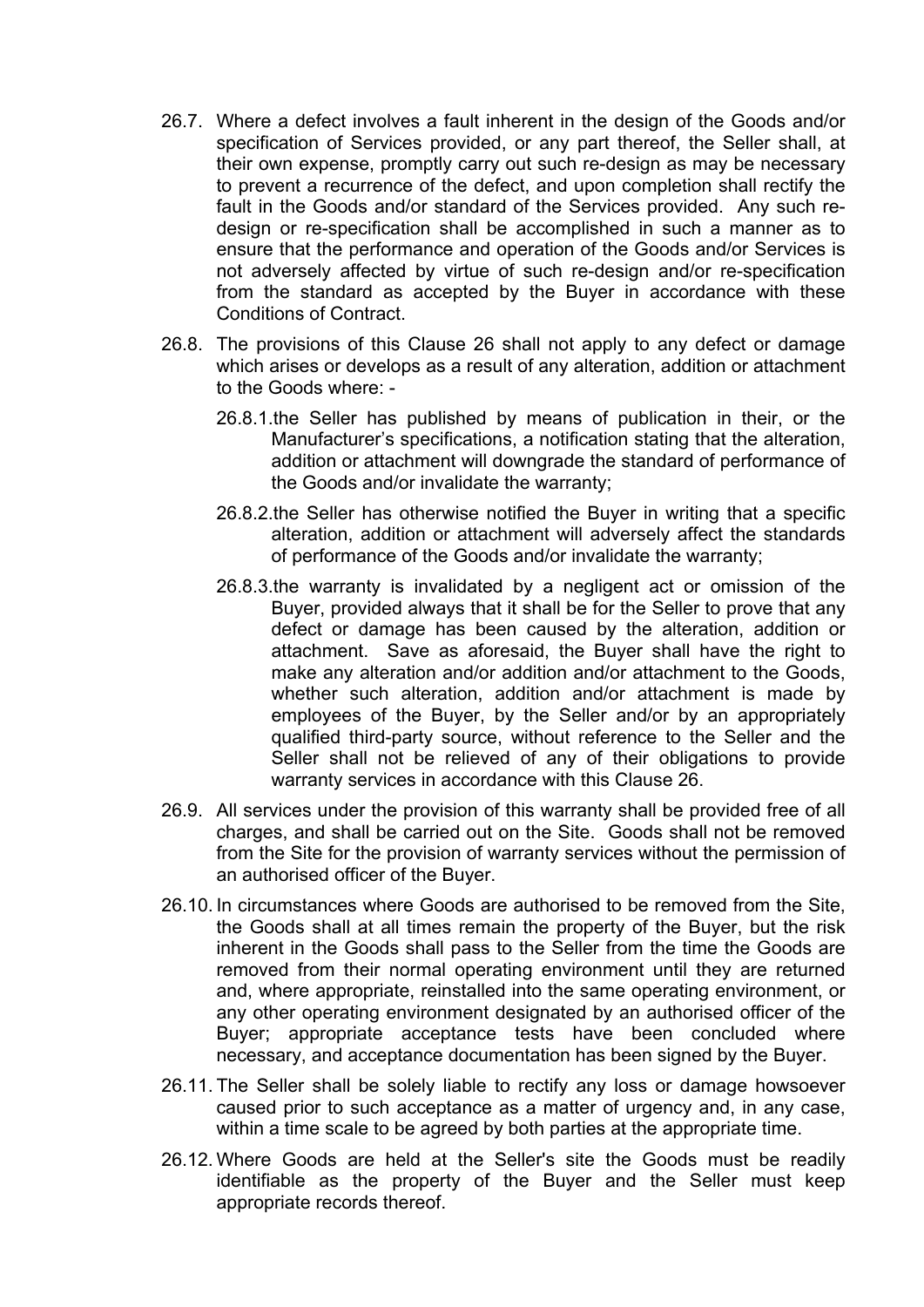- 26.13. Should the Seller be affected by any incidents such as bankruptcy or liquidation the Seller must identify such Goods to the Receiver, etc. as the property of the Buyer.
- 26.14. Neither this Clause nor Clause 28 is intended to limit any statutory rights which may accrue to the Buyer and this Clause and Clause 28 are in addition to any standard warranty offered by the Seller or the Manufacturer.
- 26.15. The Seller warrants that the materials, components, assemblies or equipment provided as part of the Goods does not contain more than the permitted level of any of the restricted substances listed in Regulation 8 of the ROHS Regulations 2004 or any amendment thereto and of all other statutory provisions, rules and regulations so far as they are applicable.

#### 27. LOAN EQUIPMENT

- 27.1. In circumstances where Goods or any specific components or parts thereof are removed from the Site in order to provide warranty services in accordance with Clause 26 above, or for any other reason as may be agreed by the parties, the Seller shall, upon the request of an authorised officer of the Buyer, be required to provide Goods of an identical or nearest equivalent specification on a free loan basis for the entire period of time for which the original Goods and/or specific components or parts thereof are held on the Seller's site.
- 27.2. Any Goods supplied on loan in accordance with this Clause will remain the property of the Seller but will be held on site at the Buyer's risk. The risk shall return to the Seller immediately the Goods are removed from use by the Buyer and replaced by the original Goods. The Buyer undertakes adequately to insure the Goods against loss or damage whilst they are in use on the Buyer's premises, but will not accept any liability for failure or breakdown of the Goods due to wear and tear or faulty manufacture. The Seller must repair or replace Goods which are loaned to the Buyer and subsequently develop a fault within the timescales specified in Clause 26.4.

## 28. REPLACEMENT GOODS AND/OR SERVICES

- 28.1. In the event that all or any of the Goods and/or Services supplied in accordance with the Contract shall consistently fail to achieve and maintain the standards of performance either: -
	- 28.1.1.as specified in the published specification for the Goods and/or Services as issued by the Manufacturer, and/or the service provider and/or the Seller;
	- 28.1.2.as set out in the Specification;
	- 28.1.3.as specified in the Purchase Order or any Attachment;
	- 28.1.4.as demonstrated in the Acceptance Tests and/or accepted in writing by the Buyer;
	- 28.1.5.a combination of the above, and provided that the Goods have been installed and the Goods and/or any physical output of the Services are being used by the Buyer in accordance with the installation and/or operating instructions: -
	- 28.1.6.issued and supplied by the Seller;
	- 28.1.7.issued and/or published by the Manufacturer and/or the service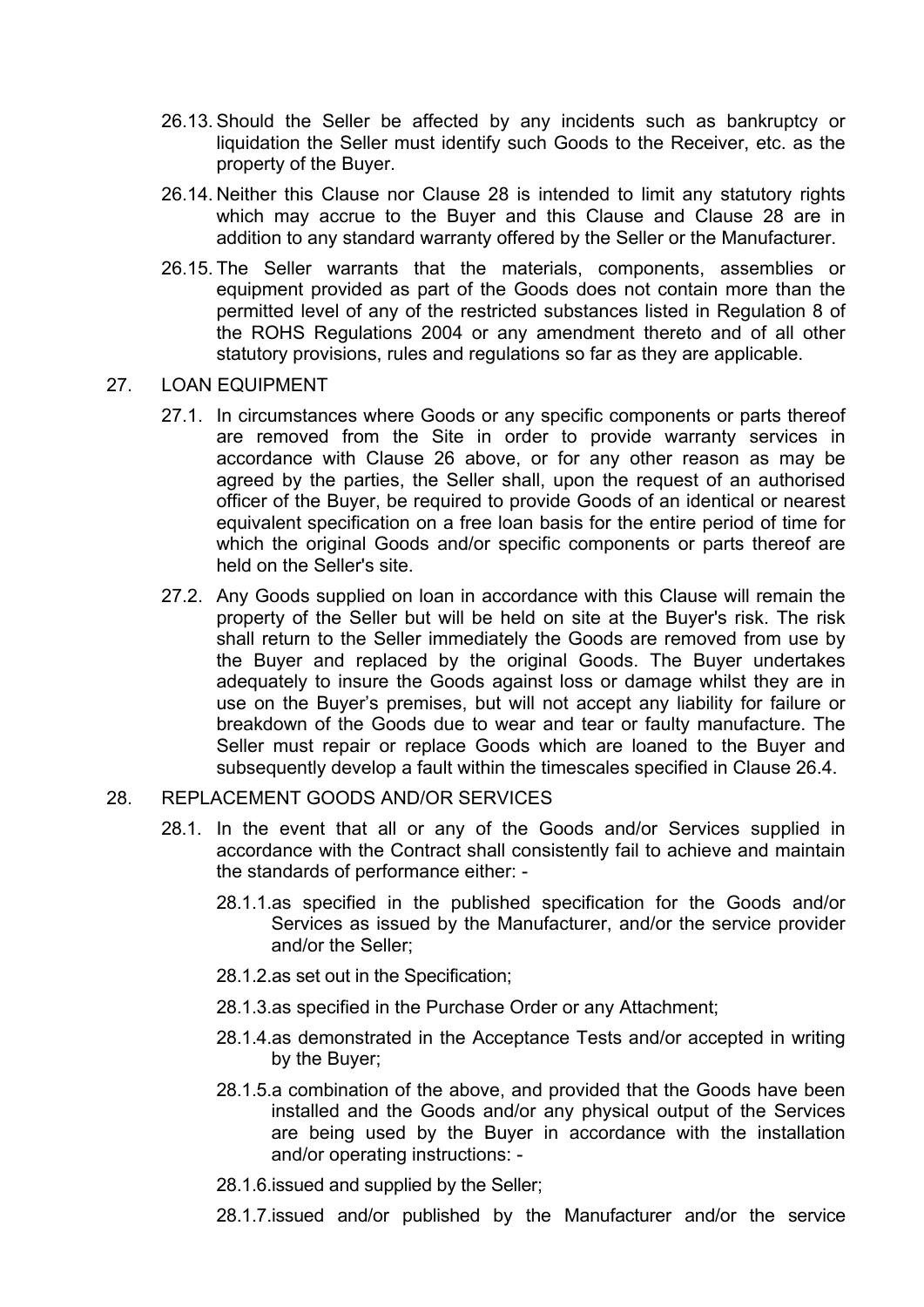provider;

- 28.1.8.where no instructions are provided, in accordance with generally accepted good practice appropriate to the Goods and/or Services;
- 28.1.9.a combination of the above,

the Seller hereby warrants for the Warranty Period that the Goods and/or Services, or specific portion(s) thereof affected by such circumstances shall be replaced with goods and/or services of equal or nearest equivalent higher specification forthwith and free of all charges. This warranty and any services provided in fulfilment of it are not intended to remove any rights which the Buyer may have under Clause 26.

- 28.2. For the avoidance of doubt, "consistently fail" shall be defined as the Goods requiring a minimum of four (4) visits to provide service repairs, or a minimum of four (4) return visits to provide the Services to satisfactory standards.
- 28.3. Service calls which the Seller can prove as having been made necessary due to any negligent act or omission of the Buyer, or which are defined as return calls to replace parts shall be excluded from the total number of calls referred to in Clause 28.2 hereof.
- 28.4. If the Seller removes the Goods from the Site to undertake warranty repairs, and fails to return the Goods repaired and operating to the standards of performance as defined in Clause 28.1 within a maximum period of seven (7) working days, and/or fails to provide an adequate service within the same period, from the date of receiving the initial request from the Buyer, the failure shall be defined as one service call added to the cumulative total referred to in Clause 28.2 for each seven (7) working day period as aforesaid.
- 28.5. Replacement Goods and/or Services supplied by the Seller under this Clause 28 shall be supplied in accordance with these Conditions of Contract. The Goods and/or Services shall be supplied with a full warranty service as defined in, and for the Warranty Period (except that the period will commence on the date that the replacement Goods and/or Services are accepted by the Buyer). The Buyer's rights to require the Seller to replace Goods and/or Services in accordance with this Clause shall apply to any replacement Goods and/or Services as if they were the Goods and/or Services originally supplied.

## 29. SAFETY

- 29.1. In accordance with the requirements of the Health & Safety at Work Act 1974 and any re-enactment or amendment thereof, any safety precautions required for the handling of the Goods are to be clearly indicated on each consignment.
- 29.2. Hazardous Goods must be marked in accordance with Chemicals, (Hazard Information and Packaging for Supply) Regulations (CHIP2) 1994 and subsequent amendments. Risk and safety phrases must be in English.
- 29.3. Goods must be accompanied by emergency information in English in the form of written instructions, labels or markings. The Seller shall observe the requirements of U.K. and International Agreements relating to the packing, labelling and carriage of hazardous Goods.
- 29.4. Hazard data sheets must be supplied with the delivery for all hazardous materials, and the information contained in the data sheets must meet the legal requirements of the Health & Safety at Work Act, and the Health and Safety Executive Guidance Note HS/G27 as amended and in force as at the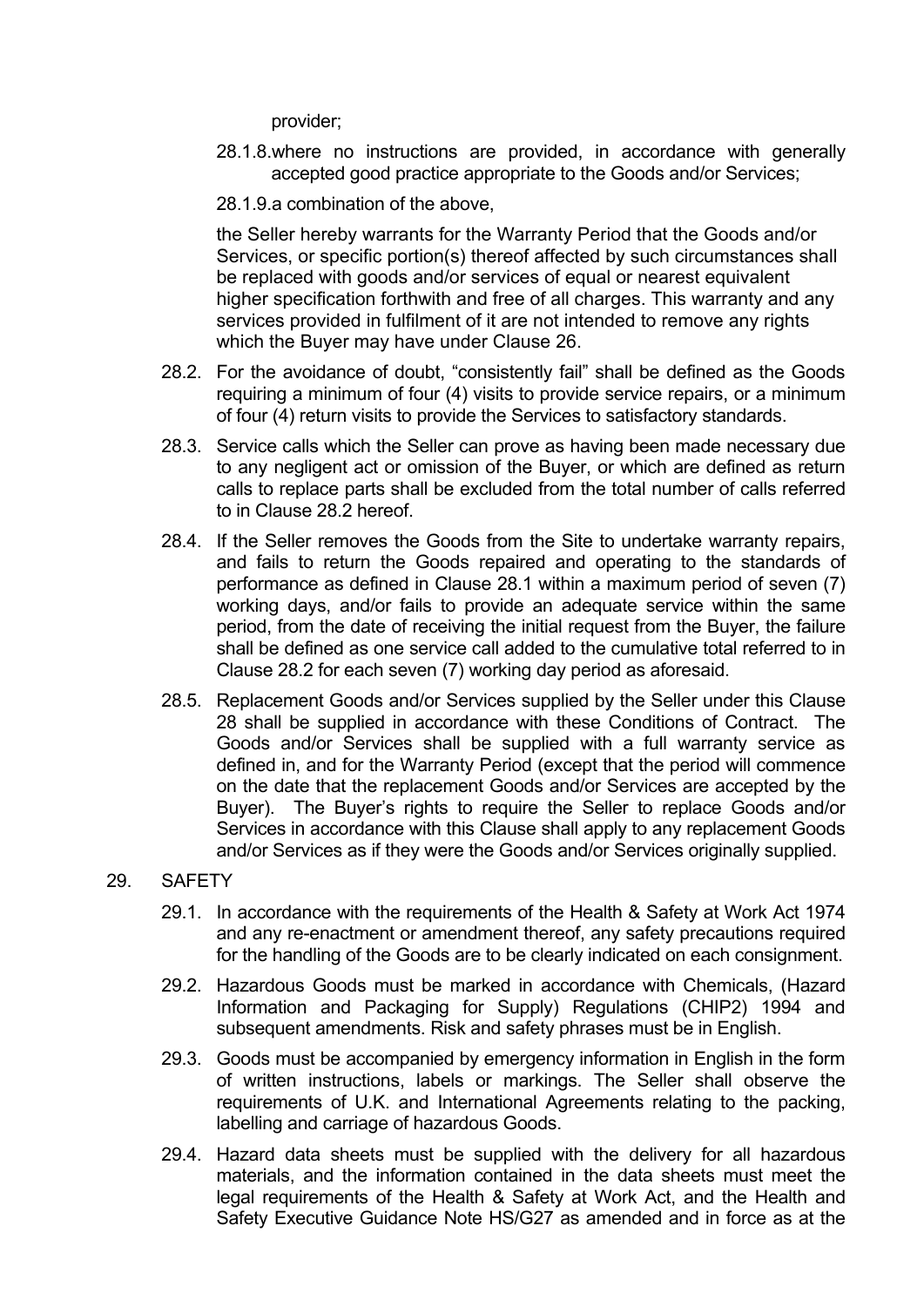date of Delivery.

- 29.5. Seller shall comply with the requirements of UK and international legislation and agreements relating to the supply, packaging, labelling and carriage of hazardous goods.
- 29.6. The Seller shall ensure the Goods comply with current health and safety legislation and the legislation implementing any relevant EC Directive. The Buyer may require the Seller to show that the Goods bear a CE mark and may ask for a copy of the EC Declaration of Conformity.
- 29.7. The Seller represents and warrants to the Buyer that the Seller has satisfied itself that:

29.7.1 all necessary tests and examinations have been made or will be made prior to delivery of Goods to ensure that the Goods are designed, manufactured, supplied and installed so as to be safe without risk to the health or safety of persons using the same;

29.7.2 that it has made available to the Buyer adequate information about the use for which the Goods have been designed and have been tested and about any conditions necessary to ensure that when put to use the Goods will be safe and without risk to health.

29.8 In any event, the Seller will comply with the duties imposed on it by the Health and Safety at Work etc Act 1974 or any amendment thereto and of all other statutory provisions, rules and regulations so far as they are applicable. The Seller shall indemnify and keep indemnified the Buyer against all actions, suits, claims, demands, losses, charges, costs and expenses (including legal expenses and disbursements) which the Buyer may suffer or incur as a result of or in connection with any breach of this Condition 28.

## 30. STATUTORY AND OTHER REGULATIONS

- 30.1. The Seller shall in all matters arising in the performance of the Contract conform with all Acts of Parliament and with all orders, regulations and byelaws made with statutory authority by Government Departments or by local or other authorities that shall be applicable to the Contract; the Seller shall also observe through their staff and work people any rules applicable to the Site. The Buyer shall on request afford all reasonable assistance to the Seller in obtaining information as to local conditions. The Seller shall not in the performance of the Contract in any manner endanger the safety or unlawfully interfere with the convenience of the public. The cost to the Seller in meeting their requirements of this Clause shall be included in the Price, except as provided under Clause 30.3 hereof.
- 30.2. The Seller shall give the Buyer such prior written notice as the Buyer may require of the Delivery of any Goods having a toxic hazard or other hazard to the safety or health of persons or property, identifying those hazards and giving full details of any precautions to be taken by the Buyer on the delivery of such Goods and their subsequent storage or handling, and shall at all times observe their obligations under Clause 29 of this Contract.
- 30.3. In the event that either party incurs costs which it would not otherwise have incurred and which are caused by the other party's failure to comply with any law or any order, regulation or bye-law having the force of law, the amount of such costs shall be reimbursed by the other party.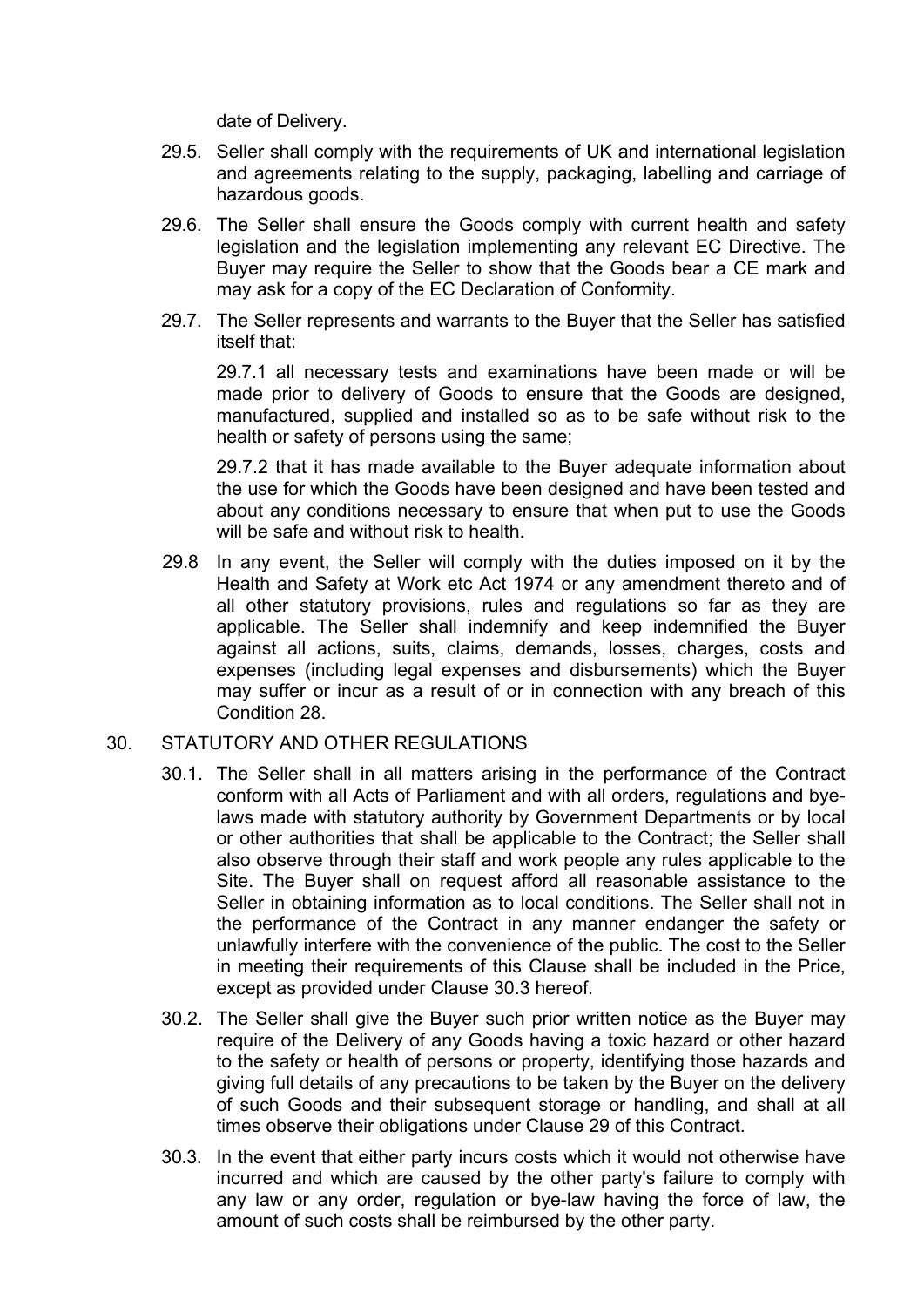#### 31. WAIVER

31.1. No delay, neglect or forbearance on the part of either party in enforcing against the other party any of these Conditions of Contract shall either be or be deemed to be a waiver or in any way prejudice any right of that party under the Contract.

### 32. CONFIDENTIALITY

- 32.1. Without prejudice to Clause 19.4 of this Contract, each party ('the Receiving Party') shall keep confidential all information of the other party ('the Disclosing Party') obtained under or in connection with the Contract, whether such information (which shall include, but not be limited to information obtained by the Seller when visiting the Site) is related to the Contract or otherwise, shall not divulge the same to any third party without written consent of the Disclosing Party, and shall use it only for the purposes of the Contract.
- 32.2. The Receiving party undertakes to keep the Confidential Information disclosed by the disclosing party secure and not to disclose it to any third party [except to its employees [and professional advisers] who need to know the same for the Purpose, who know they owe a duty of confidence to the disclosing party and who are bound by the confidentiality obligations within this Contract. The Parties acknowledge that failure on the part of the receiving party to abide by this Agreement may cause irreparable harm to the disclosing party, for which damages will not be an adequate remedy. Accordingly, the disclosing party shall have the right to seek to obtain an injunction, through the arbitral process set forth herein, to prevent any further violations of this Agreement.
- 32.3. The provisions of this Clause shall not apply to any information if such information is: -
	- 32.3.1.in the public domain, other than through the fault of the Receiving Party, or
	- 32.3.2.in the possession of the Receiving Party before its disclosure by Disclosing Party; or
	- 32.3.3.obtained from a third party who is free to divulge the information concerned without a continuing restriction on its disclosure; or
	- 32.3.4.independently developed by the Receiving Party.
- 32.4. The Seller and the Buyer shall divulge the information of the other party only to those employees, including the agents and/or employees of any authorised sub-Seller in accordance with Clause 32.6 below, who are directly involved in the Contract and/or the Installation and/or use of the Goods and/or provision of the Services, and shall ensure that such employees are aware of and comply with these obligations as to confidentiality.
- 32.5. Where Goods, or specific parts thereof are deemed to be beyond economic repair and/or the Seller elects to replace parts under the provisions of the Warranty service in accordance with Clause 26 hereof, and the Goods and/or parts thereof have, or are likely to have, data stored upon them, the Seller must erase all data from them and, if requested by the Buyer, provide written certification to confirm erasure. The Buyer reserves the right to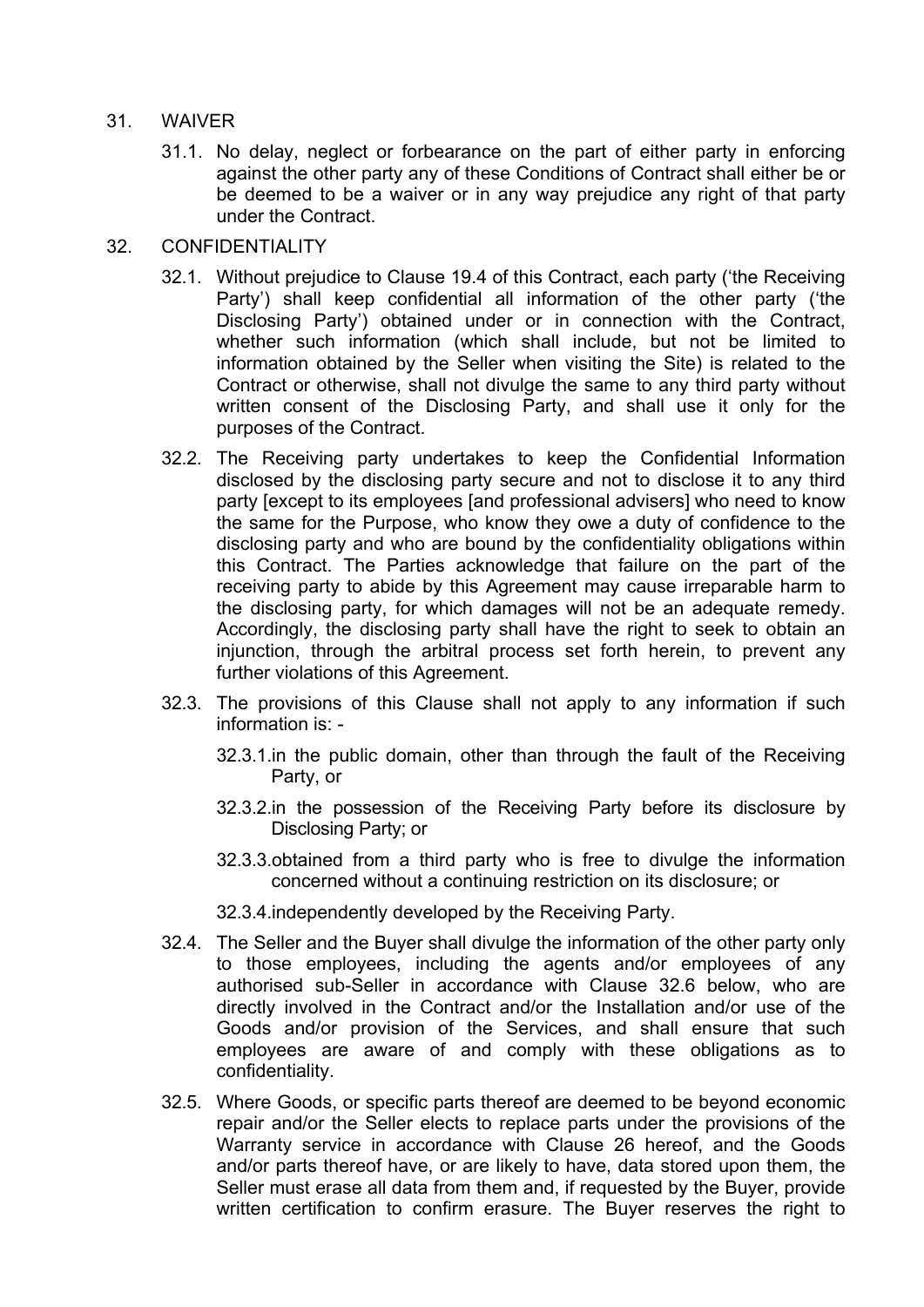request that relevant Goods, and/or specific parts or components thereof are returned to the Buyer for disposal. Such requests shall be made by the Buyer in writing.

- 32.6. In circumstances where the Seller is an agent of the Manufacturer, the Seller must obtain a written policy statement regarding the disposal of Goods upon which data is stored. Such a statement so submitted shall not excuse the Seller from its obligations under this Clause 32.
- 32.7. The Seller must ensure that its sub-Sellers are bound by the requirements of this Clause, and shall be held responsible for any breaches of confidentiality committed by them.
- 32.8. The provisions of this Clause shall continue in perpetuity, notwithstanding the cancellation, termination or discharge of the Contract.
- 33. CONSUMABLE SUPPLIES
	- 33.1. The Buyer reserves the right to procure consumable supplies to be used on or with the Goods, and suitable for the Goods from the Seller or such other source as the Buyer may deem appropriate. Such procurement of consumables from a source other than the Seller shall not invalidate the rights of the Buyer under these Conditions of Contract, and shall in no way affect the provisions under warranty claims made in accordance with Clause 26, nor the Buyer's rights under Clause 28 of these Conditions of Contract provided that the consumables utilised meet the minimum standards as published by the Seller or the Manufacturer, or where no published standards are available, the standards generally accepted as being appropriate to the Goods concerned.
	- 33.2. In the event that the Seller shall claim that the use of specific consumables is adversely affecting the standards of performance of the Goods and/or increasing the cost to the Seller of meeting their obligations to provide warranty services in accordance with Clause 26 and/or replacement goods in accordance with Clause 28 of this Contract, it shall be for the Seller to prove that the consumables do not meet the requisite minimum standards, and are affecting the Goods and/or increasing their costs as aforesaid. If the Seller proves that the consumables do not meet the requisite minimum standards the Buyer shall cease using the consumables concerned and procure alternative consumables which meet the standards required.

## 34. MAINTENANCE

- 34.1. If required by the Buyer before the end of the Warranty Period, the Seller shall enter into a separate contract for the maintenance of the Goods.
- 34.2. If a maintenance contract commences before the end of the Warranty Period the maintenance charges during the Warranty Period shall reflect the Seller's obligations under Clause 26 of this contract.

## 35. SPARES

- 35.1. Where appropriate to the Goods supplied in accordance with this Contract, the Seller shall make available to the Buyer, or any nominated third-party maintenance source, on request and with reasonable despatch and at reasonable prices, all spares and replacement parts as the Buyer, or nominated third party maintenance source, shall require for the Goods.
- 35.2. The Seller shall maintain a supply of such spares or replacement parts for a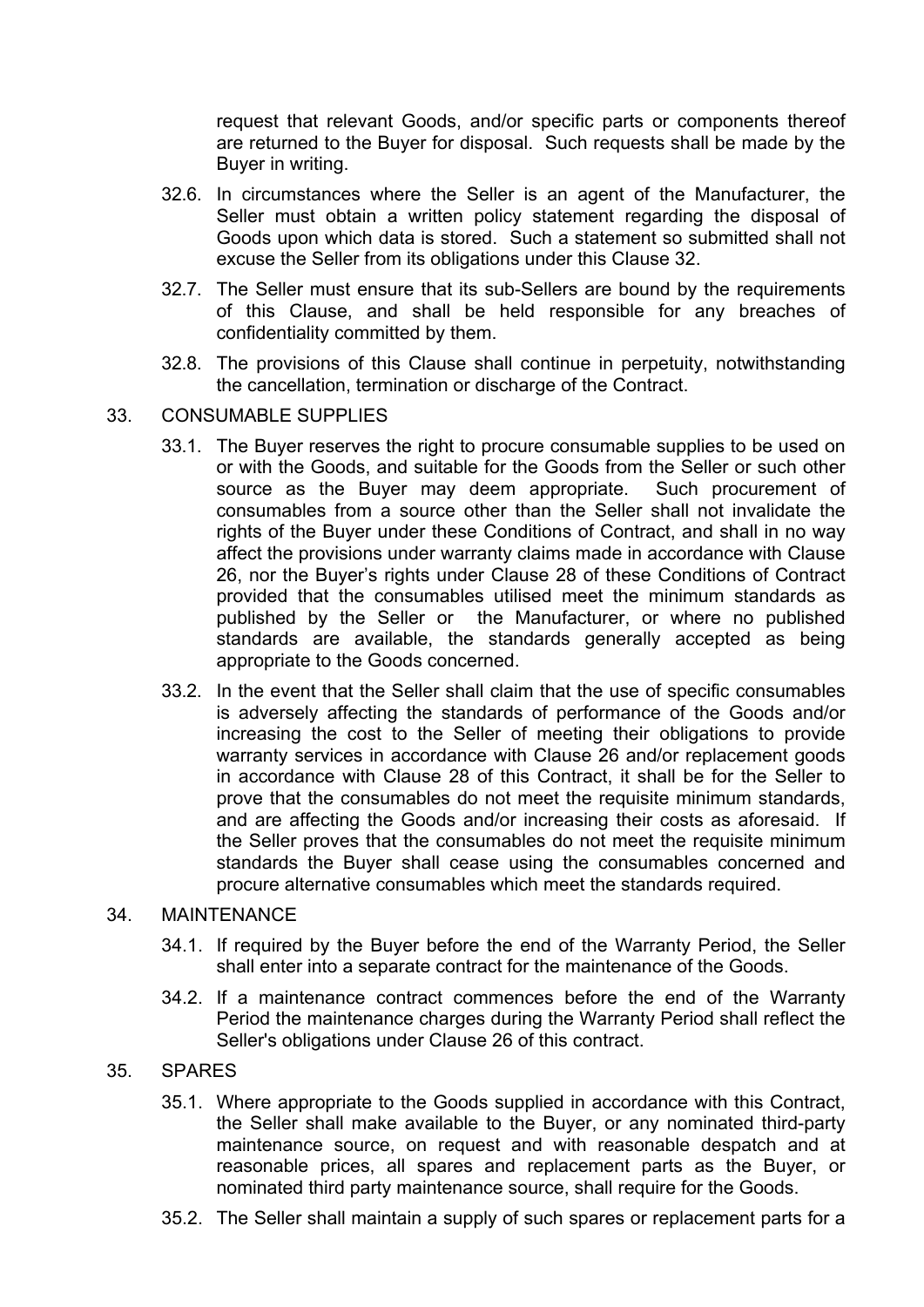period of six (6) years from the date of Delivery or the Acceptance Date, whichever is the later.

- 35.3. Such spares or replacement parts shall be required to be fully compatible with, and maintain as a minimum the same levels of performance as, the Goods originally supplied, but need not be identical to those items. The warranty in Clause 26 shall apply to the spares or replacement parts as if they were part of the original Goods.
- 35.4. If during this period the Seller, or their sub-Seller intend to discontinue the manufacture of spares or replacement parts for the Goods the Seller shall forthwith give notice to the Buyer of such intention, and advise the Buyer of any third-party source from which the spares or replacement parts will be available, or to which third party source the Seller intends to provide drawings, patterns, specifications and other information.
- 35.5. If during the stipulated period of six (6) years the Seller or its sub-Seller either: -
	- 35.5.1.fails to make available to the Buyer with reasonable despatch, at reasonable prices all such spares or replacement parts as the Buyer or nominated third party maintenance source shall require for the Goods; or
	- 35.5.2.becomes insolvent or has a receiving order made against them, or commences to be wound up (not being a member's winding up for the purposes of reconstruction),

then the Seller shall so far as it is legally entitled to do so, and if so required by the Buyer, as soon as practicable, deliver to the Buyer or their nominated third party maintenance source, free of charge such drawings, patterns, specifications and other information as referred to in Clause 35.4, and which the Buyer, or its nominated third party source, shall be entitled to retain for such time only as necessary for the exercise by the Buyer of its rights under this Clause, and which if the Seller so requires, shall be returned by the Buyer to the Seller at the Buyer's cost and expense.

#### 36. ATTACHMENTS TO THE GOODS

- 36.1. The Buyer shall have the right to attach to, or install onto the Goods any goods (including but not limited to software) which the Buyer considers to be appropriate and necessary to enable the Goods to be utilised to the fullest extent as required by the Buyer. If the Buyer attaches or installs goods then this shall not have the effect of degrading the performance of the Goods, and shall not relieve the Seller from meeting its obligations to provide warranty services in accordance with Clause 26 or replacement goods in accordance with Clause 28 hereof provided that: -
	- 36.1.1.the goods attached or installed are not specified in any of the Seller's and/or the Manufacturer's published specifications as having the effect of degrading the standards of performance or invalidating the Buyer's rights under Clauses 26 and 28 as aforesaid;
	- 36.1.2.the Seller has not otherwise notified the Buyer in writing that the attachment or installation of specific goods will degrade the standards of performance or invalidate the Buyer's rights under Clauses 26 and 28 as aforesaid; and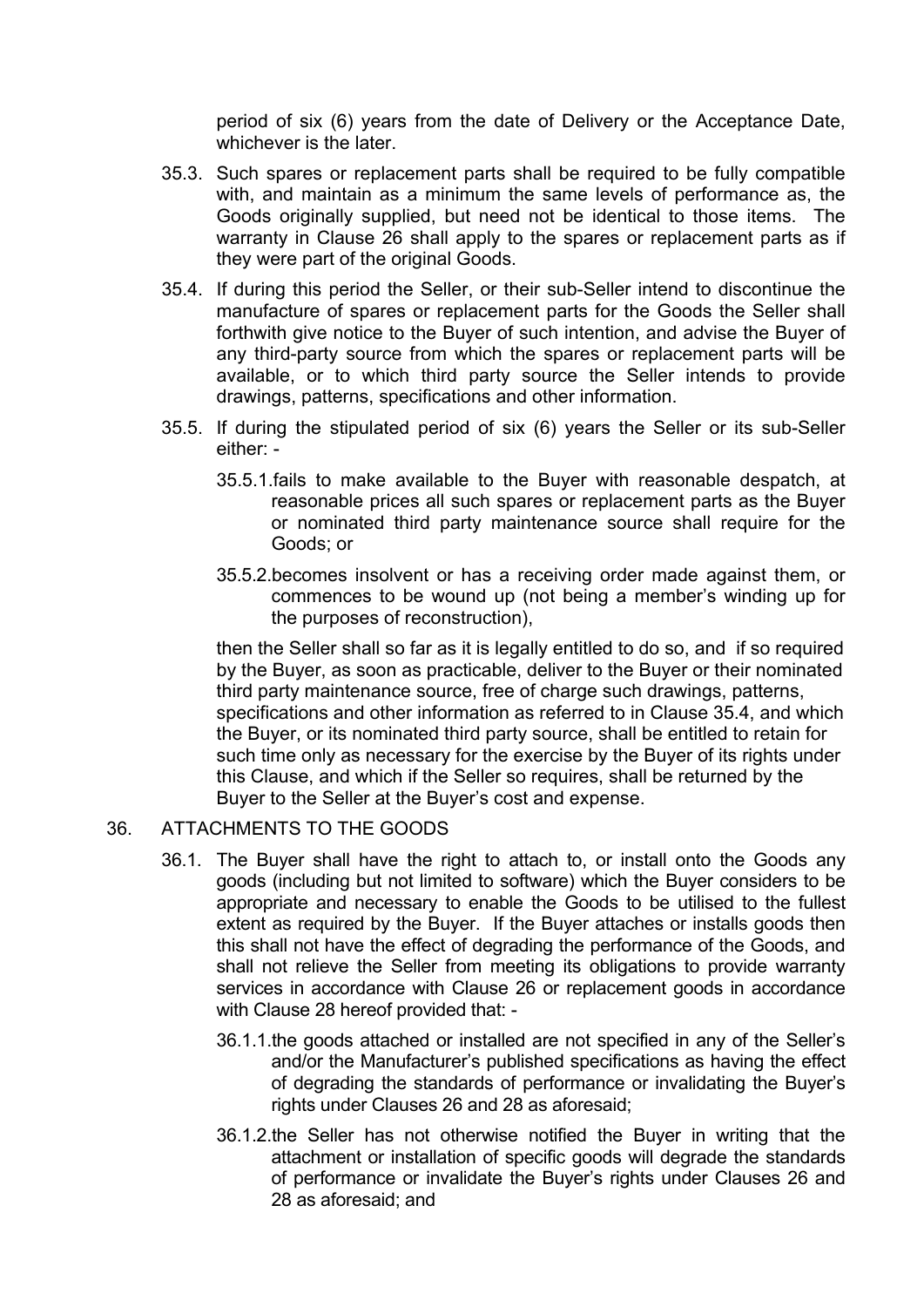- 36.1.3.the goods have been attached or installed in accordance with the published instructions of the supplier of the goods concerned.
- 36.2. In the event that the attachments and/or installation is made by the Buyer, and the Seller can prove that such attachment or installation is adversely affecting the standard of performance of the Goods or otherwise increasing the frequency of the provision of warranty services, then the Seller shall be entitled to be reimbursed any associated costs which the Seller can demonstrate as being reasonably and necessarily incurred in providing warranty services or returning the Goods to the normal standards of performance in accordance with this Contract.

#### 37. OPERATING MANUALS

37.1. The Seller shall supply to the Buyer all operating manuals and other documentation necessary for the satisfactory operation of the Goods, and in any event all documentation as specified in the Purchase Order or any Attachment. If, after the Acceptance Date, the operating manuals and documentation need updating or replacing the Seller shall be responsible for notifying the Buyer of the availability of such updates or replacements, and shall supply them at reasonable prices, upon receipt of appropriate Purchase Order documentation. The Seller shall provide the operating manuals and other documentation in the media format in which they are available at the appropriate time.

## 38. ARBITRATION

38.1. Any dispute arising out of or in connection with the Contract, including any question regarding its existence, validity or termination, shall be referred to arbitration under the rules of the London Court of International Arbitration.

# 39. PROPERTY AND RISK

39.1. Property and risk in the Goods shall pass to the Buyer at the time of Delivery, but such passing shall not prejudice either the Buyer's right to reject for nonconformity with specification or any other rights that the Buyer may have. However, if advance or progress payments are made, title but not risk shall pass to the Buyer as soon as items are allocated to the Contract. All items so allocated shall be adequately marked and recorded as being the property of the Buyer, and where such items are stored on the Seller's site, held in a separate bonded area suitable for such storage purposes.

## 40. FORCE MAJEURE AND EXTENSION OF TIME

- 40.1. If, by any reason of any act or default of the Buyer or any other circumstance which is beyond the control of the Seller arising after the date of the Contract, the Seller has been delayed or impeded in the completion of the Contract provided that the Seller shall immediately have given to the Buyer notice in writing of his claim for an extension of time, the Buyer shall on receipt of such notice grant the Seller from time to time in writing either prospectively or retrospectively such extension of the time for the completion of the Contract as may be reasonable. This Clause only applies if:
	- 39.1.1.the Seller shall, immediately upon becoming aware that any such delay has been or is likely to be caused, give notice in writing to the Buyer specifying the circumstances causing or likely to cause the delay and the actual or estimated extent of the delay caused or likely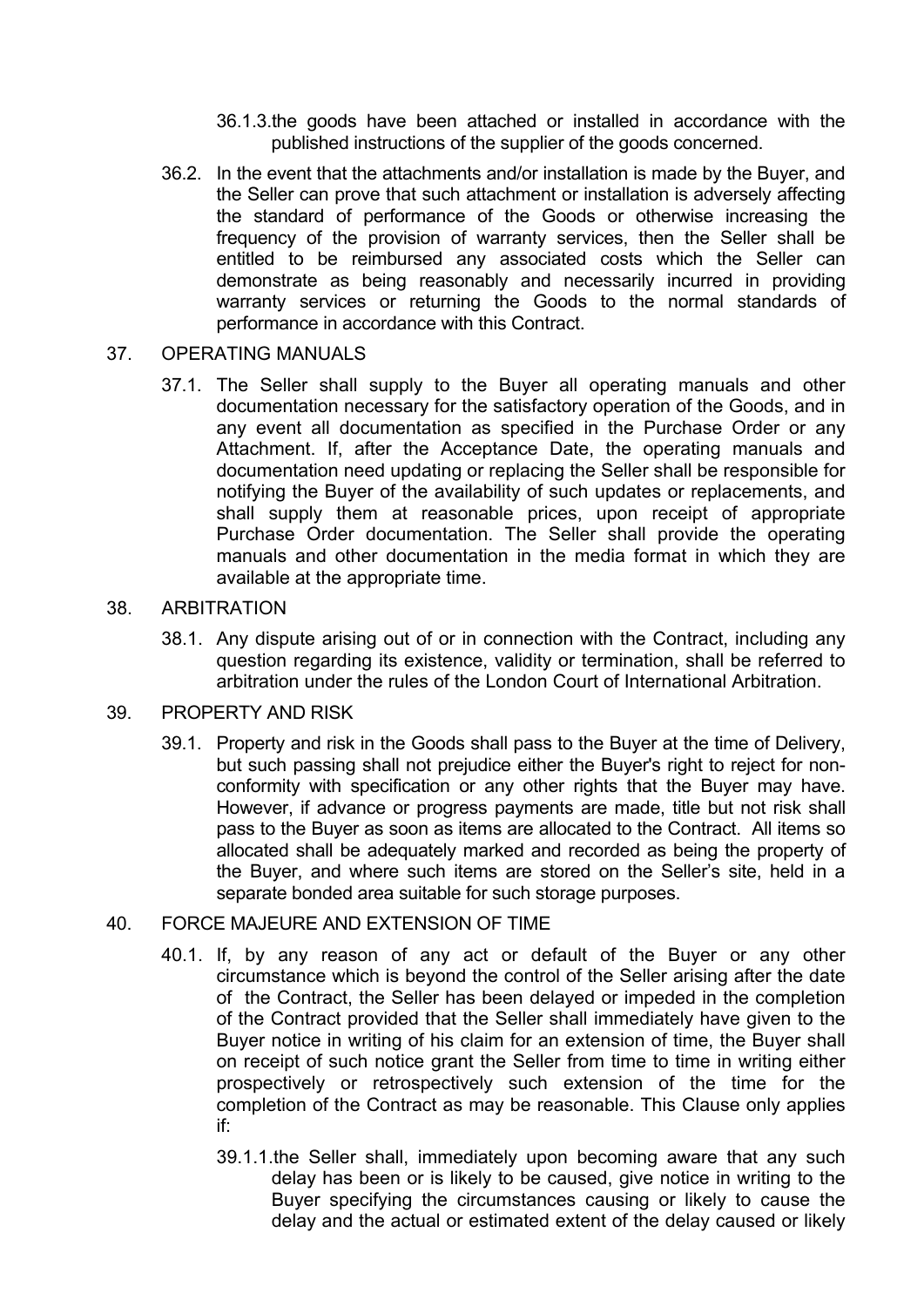to cause the delay;

- 39.1.2.the Seller could not reasonably be expected to have foreseen at the date of the Contract that a delay would, or was likely to, occur;
- 39.1.3.the Seller uses its best endeavours to prevent any delay being caused and to minimise any such delay to the satisfaction of the Buyer; and
- 39.1.4. such delay is not attributable to any negligence, default or improper conduct of the Seller.
- 40.2. If the Buyer has granted the Seller an extension of time as set out in Clause 40.1, and the Contract is not completed within the extended period, the Buyer may by giving notice to the Seller terminate the Contract with immediate effect.
- 40.3. The Buyer shall not be liable for any delay or failure to perform any of its obligations under this Agreement if the delay or failure results from events or circumstances beyond its reasonable control, including but not limited to acts of God, strikes, lock outs, accidents, war, fire, flood or industrial disputes, and the Buyer shall be entitled to a reasonable extension of its obligations.
- 41. CORRUPT GIFTS AND PAYMENT OF COMMISSION
	- 41.1. The Seller shall not offer or give or agree to give any person in the service of the Buyer any gift or consideration of any kind as an inducement or reward for doing or forbearing to do so or for having done or forborne to do an act in relation to the obtaining or execution of the Contract or any other contract with the Buyer.
	- 41.2. Any breach of this Clause by the Seller or the Seller's personnel or anyone acting on the Seller's behalf (with or without its knowledge) or commits an offence under the Bribery Act 2010 in relation to this Contract or any other contract with the Buyer, shall entitle the Buyer to terminate the Contract and recover from the Seller the amount of any loss resulting from such termination and/or to recover from the Seller the amount of value of any such gift, consideration or commission.
	- 41.3. Where the Contract has been terminated under Clause 41.2 of this Clause the powers given by Clause 15 (Delays by the Seller) and Clause 18 (Cancellation) shall apply as if there has been a failure to complete the Contract.
	- 41.4. In any dispute, difference or question arising in respect of:
		- 41.4.1.the interpretation of this Clause 41 (except so far as the same may relate to the amount recoverable from the Seller under Clause 41.2 above in respect of any loss resulting from such termination of the Contract); or
		- 41.4.2.the right of Buyer to determine the Contract; or

41.4.3.the amount of value of any such gift, consideration or commission;

the decision of Buyer shall be final and conclusive.

42. RACE RELATIONS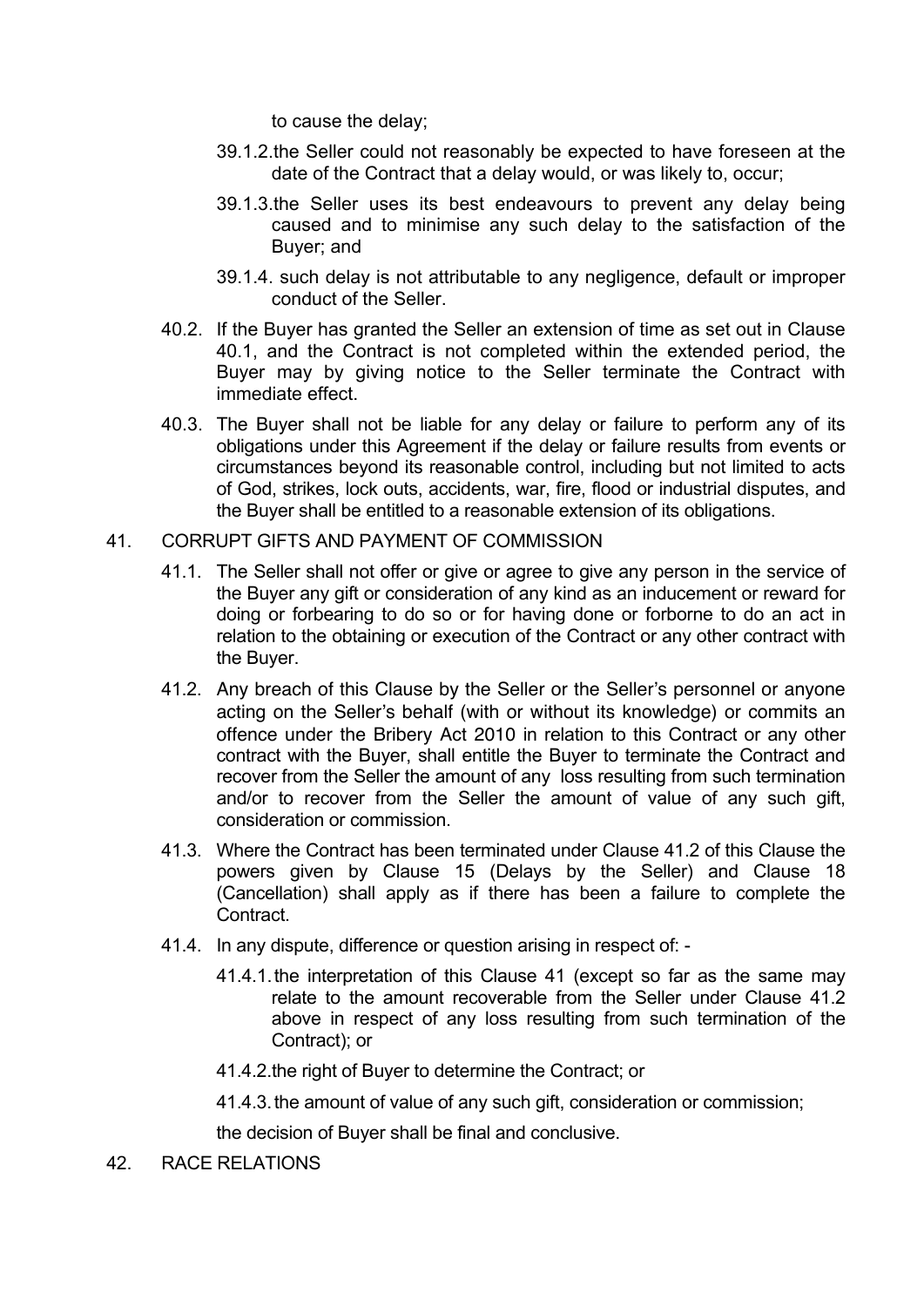- 42.1. The Seller shall comply and shall procure that any other third parties employed engaged or contracted by the Seller in order to fulfil its obligations under the provisions of the Contract ("Sub-Sellers") shall comply with:
	- 42.1.1 all relevant equality legislation, including, without limitation, the Race Relations Act 1976 and the Race Relations Amendment Act 2000 and subordinate legislation made under those Acts and any legislation amending or replacing it or them from time to time ("the Equality Legislation"); and
	- 42.1.2 any policies and procedures established by the Buyer in respect of, and to ensure compliance with, the Equality Legislation ("the Buyer's Equality Policies").
- 42.2. Without prejudice to any other rights and remedies accruing to the Buyer under the Contract, in the event that the Seller and/or any Sub-Seller fails to comply with the provisions of the Equality Legislation and/or fails to comply with the Buyer's Equality Policies, the Buyer shall have the right to either: -
	- 42.2.1 cancel any Purchase Orders issued to the Seller and terminate the Contract forthwith, without liability of any kind whatsoever; or
	- 42.2.2 proceed with the fulfilment of the Contract, in which case the Seller and any Sub-Sellers must comply with any measures specified by the Buyer which the Buyer deems, at the Buyer's sole and absolute discretion, to be appropriate and necessary to ensure compliance with the Equality Legislation and the Buyer's Equality Policies. Such measures to be undertaken to achieve compliance shall be undertaken at the Seller's risk and expense, and, unless otherwise agreed in writing by the Buyer before the measures are taken, without charge to the Buyer; or
	- 42.2.3 require that the Sub-Seller in question is replaced (at no cost to the Buyer) with another Sub-Seller acceptable to the Buyer.

## 43. FREEDOM OF INFORMATION

- 43.1 The Seller acknowledges that the Buyer is subject to legal duties which may require the release of information under FOIA and/or EIR and that the Buyer may be under an obligation to provide Information on request. Such Information may include matters relating to, arising out of or under this Agreement.
- 43.2 Notwithstanding anything in this Agreement to the contrary, in the event that the Buyer receives a Request for Information, the Buyer will be entitled to disclose all Information to the extent that it is obliged to do so in order to respond to that request in accordance with FOIA and/or EIR, save that in relation to any such Information that is:
	- 43.2.1 Exempted Information the Buyer will as soon as reasonably practicable after receiving a valid request under FOIA or EIR to disclose such Information, notify the Seller of that fact and (unless requested or agreed otherwise by the Seller) rely on the FOIA Exemption in relation to confidentiality (section 41 FOIA) and will not subject to Clause 43.3:
		- (a) confirm or deny that the Exempted Information in question is held by the Buyer;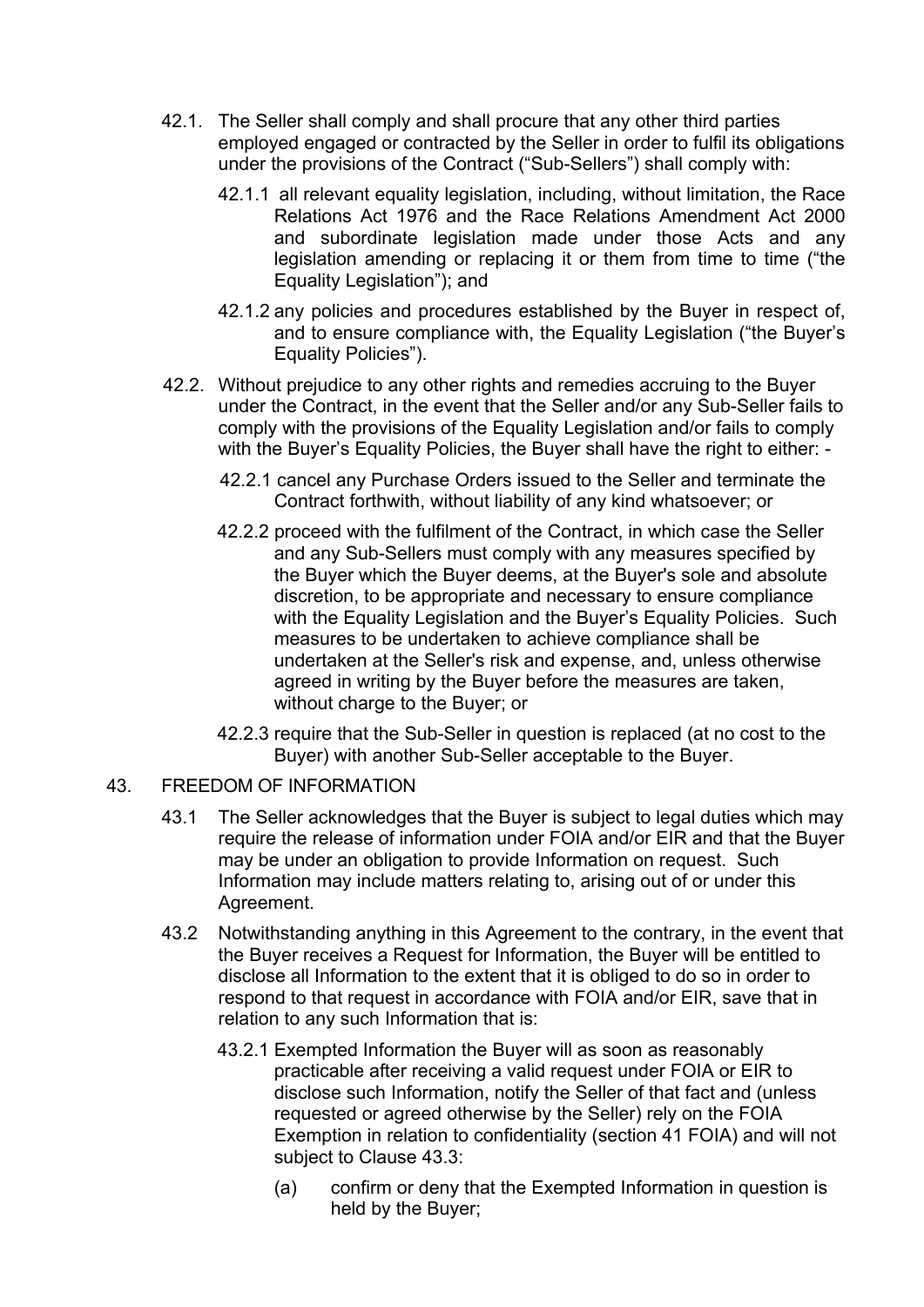- (b) disclose the Exempted Information requested;
- 43.2.2 Confidential Information of the Seller that is not Exempted Information ("Seller Confidential Information"), the Buyer will consult with the Seller as soon as reasonably practicable and will not subject to Clause 43.3:
	- (a) confirm or deny that the Seller Confidential Information in question is held by the Buyer;
	- (b) disclose the Seller Confidential Information requested;

to the extent that in the Buyer's reasonable opinion (having taken into account the views of the Seller) that exemption is or may be applicable in accordance with the relevant section of FOIA and/or EIR in the circumstances.

- 43.3 Subject to Clause 43.4, nothing in this Agreement will prevent the Buyer from complying with any valid decision, enforcement or practice recommendation notice issued to it by the Information Commissioner under FOIA and/or EIR in relation to any Exempted Information or Seller Confidential Information, provided that prior to complying with any such notice the Buyer has consulted with the Seller and (if requested to do so by the Seller, acting reasonably) appealed to the Information Tribunal against the notice and that appeal has been unsuccessful.
- 43.4 On request from the Seller, the Buyer having notified the Seller of any order, decision, enforcement or practice recommendation notice issued to it by the Information Commissioner or by any court or tribunal in relation to the disclosure of any Exempted Information or Seller Confidential Information, the Buyer shall bring such actions and appeals against the disclosure of such Information to the Information Tribunal or to such other courts and tribunals (having jurisdiction) as the Seller may reasonably require except where the Buyer has received a written opinion from counsel experienced in FOIA related matters (such opinion to be provided to the Seller upon request) that such an action or appeal has no reasonable prospect of success.
- 43.5 The Seller will fully indemnify the Buyer against any reasonable direct costs incurred by the Buyer in seeking to maintain the withholding of Information pursuant to Clause 43.4 provided that:
	- 43.5.1 the Buyer (acting in good faith) notifies the Seller in response to the Seller's request under Clause 43.4 that it has no wish to pursue any action or appeal for its own purposes and but for that request would disclose the Information; and
	- 43.5.2 the Buyer will use reasonable endeavours to consult with the Seller before incurring any such costs.
- 43.6 The schedule to this Agreement (Exempted Information) may be amended from time to time by written agreement of the parties, such agreement not to be unreasonably withheld or delayed by either party.
- 43.7 In the event that the Buyer receives a Request for Information and requires the Seller's assistance in obtaining such Information, the Seller will respond to any related request for assistance from the Buyer, at its own cost and within five (5) days of receiving the request for assistance.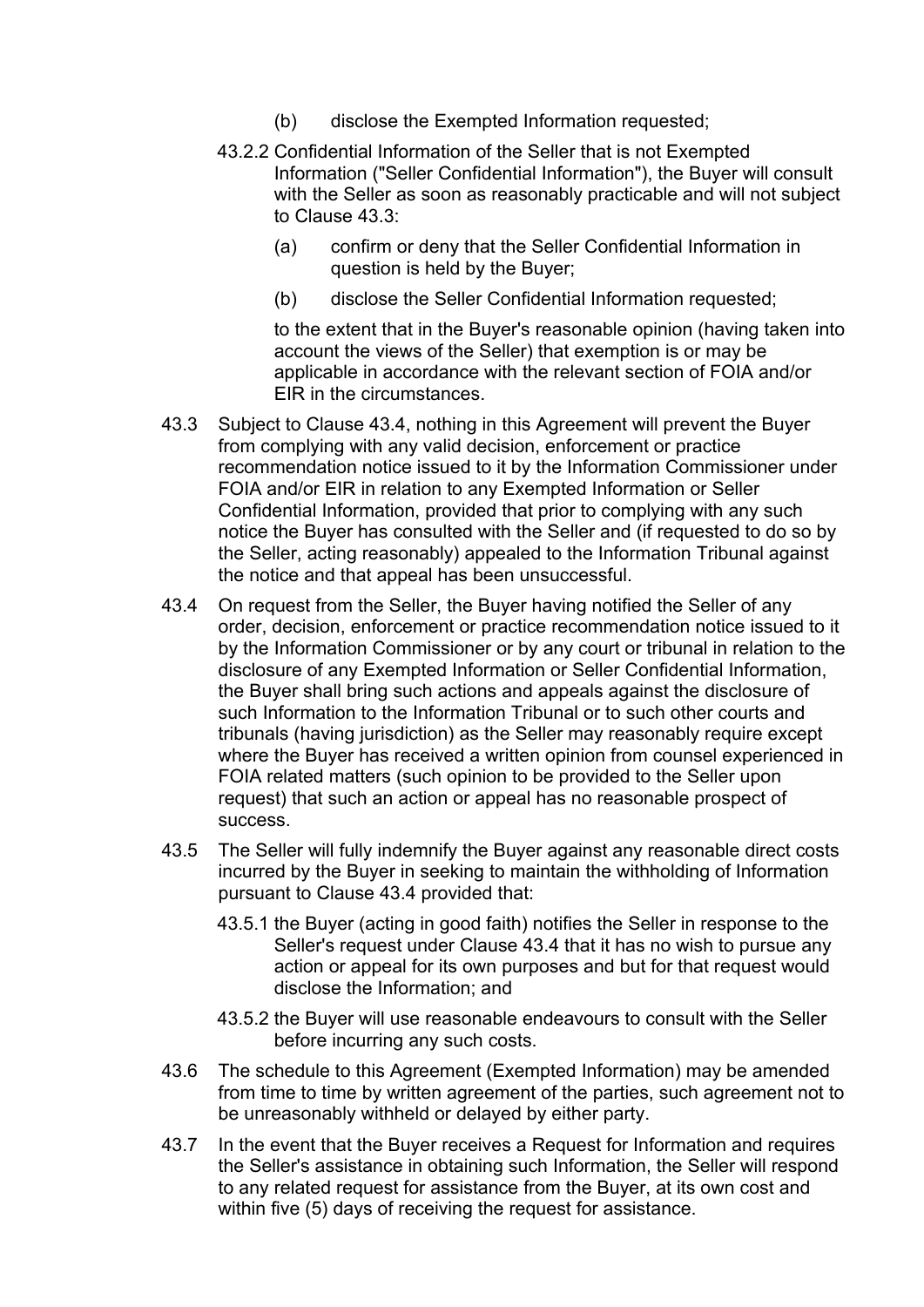# 44. NOTICE

- 44.1 Any notice required or permitted to be given by either party to the other under these conditions shall be in writing addressed to that other party at its registered office or principal place of business or such other address as may at the relevant time have been notified pursuant to this provision to the party giving the notice.
- 45. INSOLVENCY
	- 45.1 The Buyer may at any time by notice in writing terminate the Contract without compensation to the Seller if:
		- 45.1.1 the Seller, being an individual or where the Seller is a firm, any partner in that firm at any time becomes bankrupt or has a receiving order or administration order made against him or makes any composition or agreement with or for the benefit of his creditors, or makes any conveyance or assignment for the benefit of his creditors, or purports to do so or if in Scotland he becomes insolvent or bankrupt, or any application is made under any bankruptcy act for the time being in force for sequestration of his estate, or a trust deed is granted by him for behoof of his creditors; or
		- 45.1.2 the Seller, being a company, is the subject of a proposal for a voluntary, arrangement; or has a petition for an administration order or a petition for a winding up order brought against it; or passes a resolution for a winding up order; or makes any composition, arrangement, conveyance or assignment for the benefit of its creditors; or purports to do so; or a receiver or any other person is appointed in respect of its undertaking or of all or any of its property. Provided always that such determination shall not prejudice or affect any right of action or remedy which shall have accrued or shall accrue thereafter to the Buyer.

# 46. TERMINATION ON DEFAULT

46.1 Either party shall have the right to terminate the Contract if the other party is in Default of any of the conditions of the Contract and such Default shall not have been remedied to the satisfaction of the injured party within a period of thirty (30) days of written notification of such Default to the other party. Notice of termination shall be given to the offending party in writing with immediate effect and such termination shall be without prejudice to the rights of the parties accrued to the date of determination.

# 47. BREAK

- 47.1 The Buyer shall, in addition to its power under any other provision of the Contract, have power to terminate the Contract at any time by giving the Seller written notice to expire at the end of the period of notice specified for the purpose of this Condition in the Contract. If no such period is specified at the end of one month and upon expiration of the notice the Contract shall be determined without prejudice to rights of the parties accrued to the date of determination but subject to the operation of the following provisions:
	- 47.1.1 if such notice is given the Buyer shall indemnify the Seller against commitments, liabilities or expenditure which would otherwise